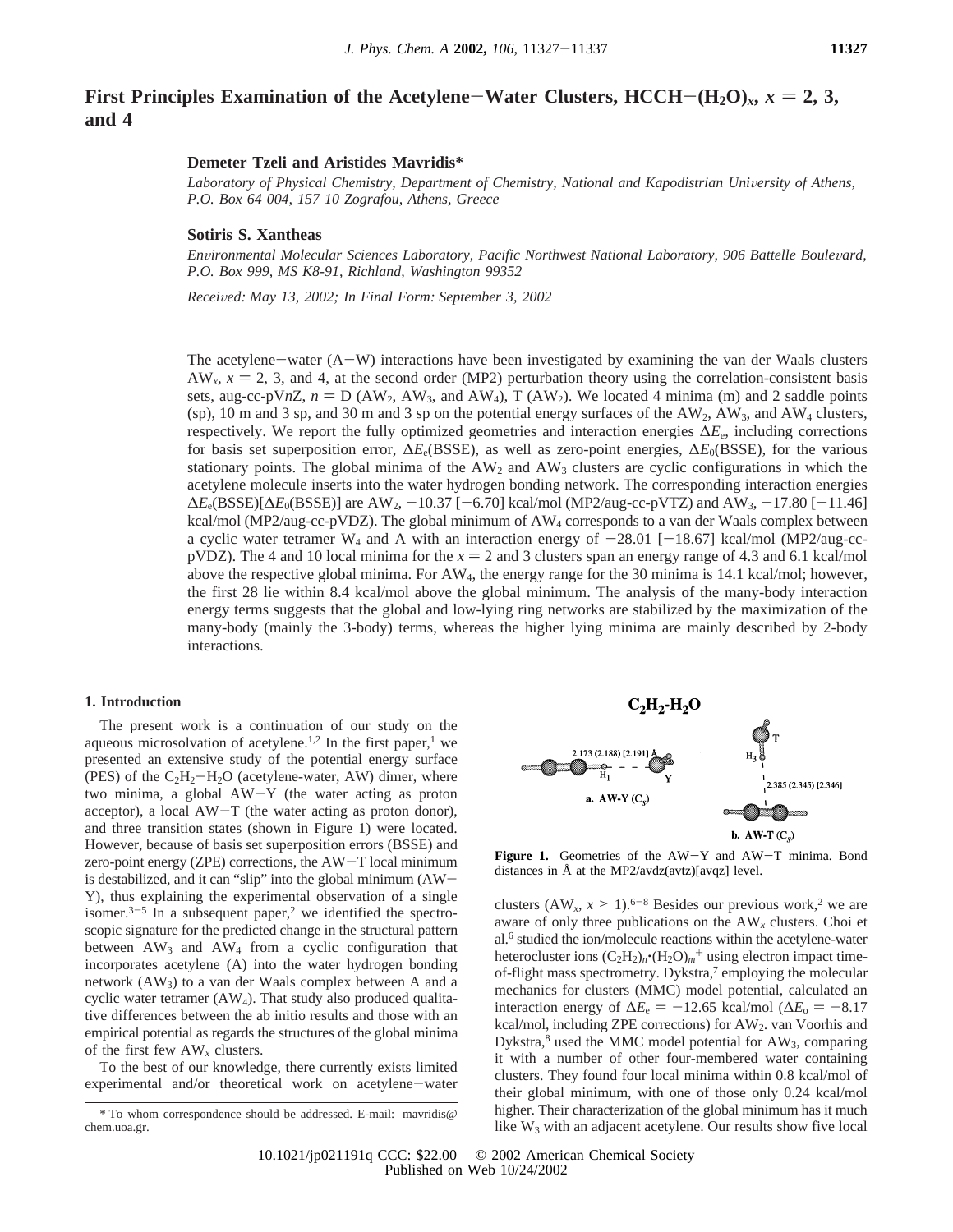minima within 0.8 kcal/mol of the global minimum, but the global minimum is a four-membered ring, and the secondary minimum is 0.26 kcal/mol (0.37 kcal/mol including ZPE) higher in energy. The same authors refer also to a AW4 minimum as a cyclic water tetramer interacting with acetylene but without reporting any structural or energetic results.

In view of the rich structural patterns found in the first few AW*<sup>x</sup>* clusters and the disagreement between the earlier ab initio results and the ones obtained with empirical models, we have extended our previous work into a detail investigation of the global and local minima of the  $AW_x$ ,  $x = 2$ , 3, and 4, clusters. The present investigation is organized as follows: in section 2, we outline the computational approach; in section 3, we report the structures and energetics of the various stationary points; and finally in section 4, we summarize our findings and main conclusions.

#### **2. Computational Approach**

A preliminary sampling of the configuration space and the different hydrogen bonding networks was performed with the smaller 4-31G basis set. The resulting geometries were used as starting points and were subsequently fully optimized with the augmented correlation consistent basis sets, aug-cc-pV*n*Z (=avnz),  $n = D$  and T, of Dunning and co-workers.<sup>9</sup> For AW<sub>2</sub>, both the avdz and avtz sets were used, whereas the avdz set was employed for the  $AW_3$  and  $AW_4$  clusters. In some instances, configurations of higher symmetry were probed, and this resulted in obtaining saddle points (sp) of higher order (i.e., configurations for which the Hessian matrix has more than one negative eigenvalues). All calculations were performed at the secondorder perturbation (MP2) level of theory with the Gaussian 9810 programs. The "very tight" or "tight" options were used in all geometry optimizations. Energies were converged to about 0.01 *µ*hartree, and the corresponding root-mean-square deviations of energy gradients with respect to nuclear coordinates were ∼11 *µ*hartree/bohr. Harmonic vibrational frequencies were computed for all AW<sub>2</sub> and AW<sub>3</sub> minima and saddle points and for three minima for  $AW_4$  at the MP2/avdz level. Furthermore, for the four AW2 minima, the harmonic frequencies were also obtained with the avtz basis set.

Corrections due to basis set superposition error  $(BSSE)$ ,<sup>11</sup> which are important for weakly bound van der Waals complexes,12 are taken into account following a procedure described earlier<sup>13</sup> and briefly outlined below.

The interaction energy  $\Delta E_e$ (AW<sub>x</sub>) of the AW<sub>x</sub> cluster is defined as

$$
\Delta E_e(\text{AW}_x) = E_{\text{AW}_x}^{\text{aw}_x}(\text{AW}_x) - E_{\text{A}}^{\text{a}}(\text{A}) - xE_{\text{W}}^{\text{w}}(\text{W}) \tag{1}
$$

where,  $E_G^s(M)$  refers to the total energy of the molecule M at the geometry G, computed with basis set *s*; the above relation is modified appropriately when the BSSE correction is taken into account. For instance, the (BSSE)-corrected interaction energy, ∆*E*e(BSSE), for the AW4 cluster can be written as

$$
\Delta E_{\rm e}(\text{BSSE}) = E_{\rm AW_4}^{\rm aw_4}(\text{AW}_4) - E_{\rm AW_4}^{\rm aw_4}(\text{A}) - \sum_{i=a}^{d} E_{\rm AW_4}^{\rm aw_4}(\text{W}_i) + R_{\rm A} + \sum_{i=a}^{d} R_{\rm W_i}, \tag{2}
$$

where *R* are relaxation or deformation terms defined by the

relations

$$
R_{A} = E^{a}_{AW_{x}}(A) - E^{a}_{A}(A)
$$
 (3a)

$$
R_{W_i} = E_{AW_x}^{w_i}(W_i) - E_{W_i}^{w_i}(W_i), i = a, b, c, d
$$
 (3b)

and  $W_i$  ( $i = a, b, c,$  and d) refers to the four water molecules, respectively.

Similarly, the analysis of the many-body interaction energy terms was performed using a procedure described before<sup>14</sup> which is based on casting the total energy of the *n*-body cluster  $X_1X_2X_3... X_n$  as

$$
E_{X_1X_2...}^{x_1x_2...}(X_1X_2...) = \sum_{i=1}^n E_{X_1X_2...}^{x_i}(X_i) + \sum_{i}^{n-1} \sum_{j>i}^n \Delta^2 E_{X_1X_2...}^{x_ix_j}(X_iX_j) + \sum_{i}^{n-2n-1} \sum_{j>i}^n \sum_{k>j}^n \Delta^3 E_{X_1X_2...}^{x_ix_j}(X_iX_j) + ...
$$
 (4)

where  $\Delta^2 E$ ,  $\Delta^3 E$ , ... are two-, three-, etc. body terms, respectively, defined as

$$
\Delta^{2}E_{X_{1}X_{2}\dots}(X_{i}X_{j}) = E_{X_{1}X_{2}\dots}(X_{i}X_{j}) - \{E_{X_{1}X_{2}\dots}(X_{i}) + E_{X_{1}X_{2}\dots}(X_{j})\}
$$
(5)  

$$
E_{X_{1}X_{2}\dots}(X_{j})\}
$$
(5)  

$$
\Delta^{3}E_{X_{1}X_{2}\dots}(X_{i}X_{j}X_{k}) = E_{X_{1}X_{2}\dots}(X_{i}X_{j}X_{k}) - \{E_{X_{1}X_{2}\dots}(X_{i}) + E_{X_{1}X_{2}\dots}(X_{i}) + E_{X_{1}X_{2}\dots}(X_{i})\}
$$

$$
E_{X_1X_2\ldots}(X_j) + E_{X_1X_2\ldots}(X_k) - \{\Delta^2 E_{X_1X_2\ldots}(X_iX_j) + \Delta^2 E_{X_1X_2\ldots}(X_iX_k) + \Delta^2 E_{X_1X_2\ldots}(X_jX_k)\}
$$
(6)

In the preceding, the one-, two-, three-, etc. body term summations contain  $\binom{n}{1}$ ,  $\binom{n}{2}$ ,  $\binom{n}{3}$ , ... terms, respectively, for a total of  $\sum_{m=1}^{n} {n \choose m} = 2^n - 1$  terms.<br>In this notation, the BSSE-corre

In this notation, the BSSE-corrected, two- and three-body terms are<sup>14b,c</sup>

$$
\Delta^{2}E_{X_{1}X_{2}\dots}^{x_{1}x_{2}\dots}(X_{i}X_{j},\text{BSSE}) = E_{X_{1}X_{2}\dots}^{x_{1}x_{2}\dots}(X_{i}X_{j}) - \{E_{X_{1}X_{2}\dots}^{x_{1}x_{2}\dots}(X_{i}) + E_{X_{1}X_{2}\dots}^{x_{1}x_{2}\dots}(X_{j})\} (7)
$$

$$
\Delta^{3}E_{X_{1}X_{2}\dots}^{x_{1}x_{2}\dots}(X_{i}X_{j}X_{k},\text{BSSE}) = E_{X_{1}X_{2}\dots}^{x_{1}x_{2}\dots}(X_{i}X_{j}X_{k}) -\{E_{X_{1}X_{2}\dots}^{x_{1}x_{2}\dots}(X_{i}) + E_{X_{1}X_{2}\dots}^{x_{1}x_{2}\dots}(X_{j}) + E_{X_{1}X_{2}\dots}^{x_{1}x_{2}\dots}(X_{k})\} -\{\Delta^{2}E_{X_{1}X_{2}\dots}^{x_{1}x_{2}\dots}(X_{i}X_{j}) + \Delta^{2}E_{X_{1}X_{2}\dots}^{x_{1}x_{2}\dots}(X_{j}X_{k}) + \Delta^{2}E_{X_{1}X_{2}\dots}^{x_{1}x_{2}\dots}(X_{j}X_{k})\}\n\tag{8}
$$

#### **3. Results and Discussion**

**a.**  $C_2H_2$ ,  $H_2O$ , and  $C_2H_2-H_2O$ . For the purpose of analyzing our current data, we list the results of our previous work<sup>1</sup> on the  $C_2H_2-H_2O$  cluster in Table 1. Specifically, the total and interaction energies of A, W,  $(AW-Y)$ ,  $(AW-T)$ ,  $W_x$ , <sup>15</sup>  $x = 2$ ,<br>3, and 4, and selected optimal internal coordinates of  $(AW-Y)$ 3, and 4, and selected optimal internal coordinates of  $(AW-Y)$ and (AW-T) at the MP2/avnz,  $n = D$  and T level of theory are listed (see Figure 1 for the corresponding structures). Table 1 contains a subset of the results of the exhaustive study of the PES of (AW) previously reported in ref 1.

**b. C2H2 (H2O)2.** We have located six stationary points, four minima (m), and two saddle points (sp) on the PES of  $AW_2$ ; their structures are shown in Figure 2. The geometries of all six stationary points were fully optimized with the avdz basis set, whereas the four minima were also optimized with the larger avtz set.<sup>16a</sup> Their total energies  $(E_e)$ , interaction energies with respect to the isolated fragments (∆*E*e), and BSSE-corrected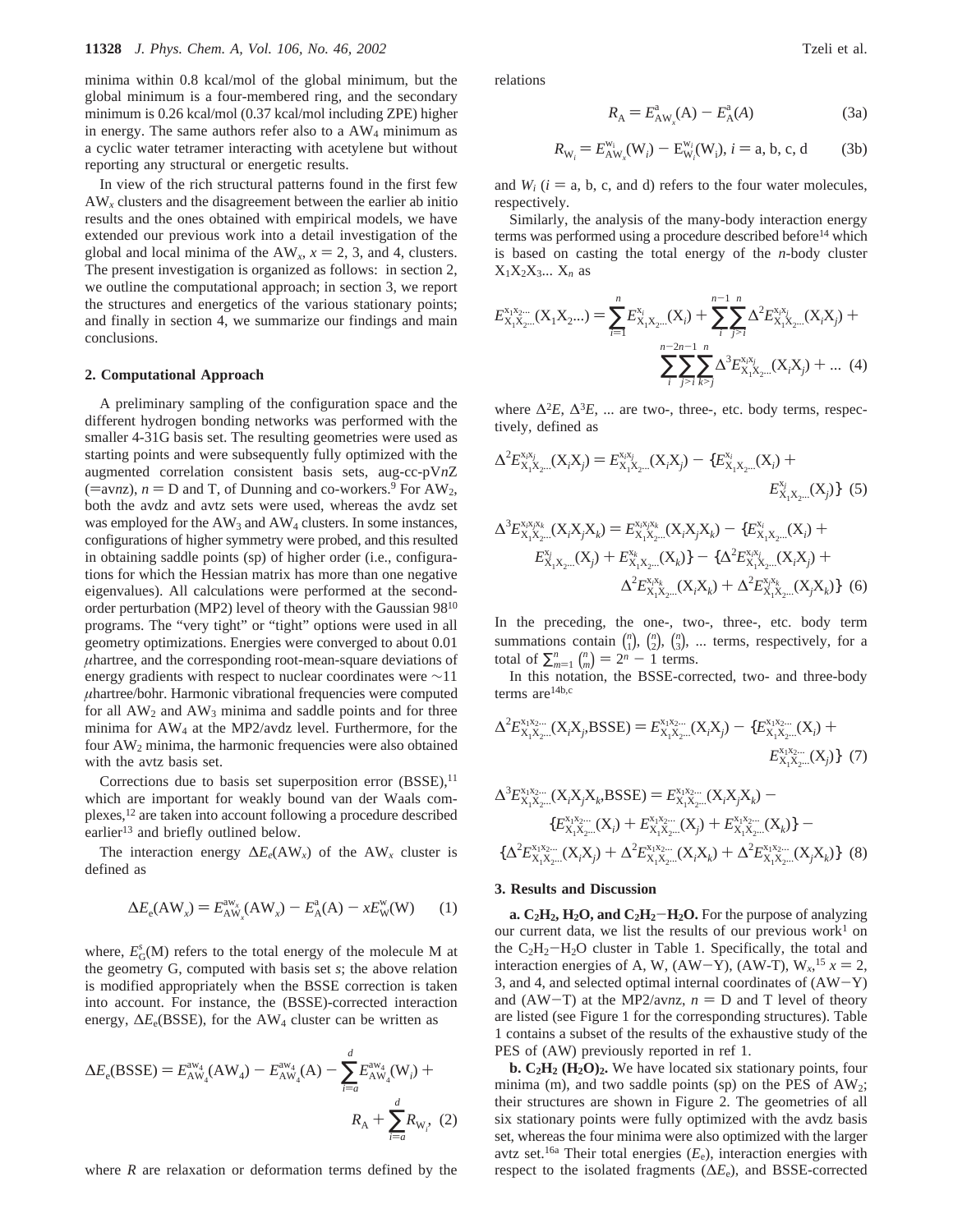**TABLE 1: Total Energies** *E***<sup>e</sup> (hartree), Interaction Energies ∆***E***<sup>e</sup> (kcal/mol), Corrected for BSSE, ∆***E***e(BSSE) (kcal/mol),** and Harmonic ZPE, (kcal/mol), of  $C_2H_2$ ,  $H_2O$ ,  $C_2H_2-H_2O$  $(AW-Y, AW-T)$ , and  $(H_2O)_x$ ,  $x = 2, 3$ , and  $4^a$ 

|                                  | avdz         | avdz<br>avtz              |                         | avtz             |
|----------------------------------|--------------|---------------------------|-------------------------|------------------|
|                                  |              | $C_2H_2$                  |                         | H <sub>2</sub> O |
| $E_{\rm e}$                      | $-77.092997$ | $-77.164058$              | $-76.260909$            | $-76.328992$     |
| <b>ZPE</b>                       | 15.90        | 16.65                     | 13.39                   | 13.44            |
|                                  |              | $C_2H_2H_2O(AW-Y)^b$      | $C_2H_2H_2O(AW-T)^b$    |                  |
| $R_{\text{vdw}}$ <sup>d</sup>    | 2.173        | 2.188c                    | 2.385                   | 2.345            |
| $\phi_{\text{vdw}}$ <sup>e</sup> | 171.1        | 155.8                     | 178.5                   | 177.5            |
| $E_e$                            |              | $-153.359654 -153.498094$ | $-153.358758$           | $-153.497859$    |
| $\Delta E_e$                     | $-3.61$      | $-3.17$                   | $-3.04$                 | $-3.02$          |
| $\Delta E_e(BSSE)$               | $-2.62$      | $-2.72$                   | $-2.16$                 | $-2.56$          |
| <b>ZPE</b>                       | 30.31        | 31.03                     | 30.44                   | 31.26            |
|                                  | avdz         | avtz                      | avdz                    | avtz             |
|                                  |              | $(H_2O)_2^f$              | $(H_2O)_3$ <sup>f</sup> | $(H_2O)4$        |
| $E_{\rm e}$                      |              | $-152.530207 -152.666241$ | $-228.808800$           | $-305.089433$    |
| $\Delta E_e$                     | $-5.26$      | $-5.18$                   | $-16.36$                | $-28.27$         |
| $\Delta E_e(BSSE)$               | $-4.43$      | $-4.71$                   | $-13.89$                | $-24.37$         |
| ZPE                              | 28.91        | 29.14                     | 45.54                   | 61.86            |

*a* van der Waals Geometries,  $R_{vdW}(\text{Å})$  and  $\phi_{vdW}(\text{degrees})$  of  $AW-Y$  d  $AW-T$  clusters at the MP2/avnz,  $n = D$  and T level. *b* See Figure and AW-T clusters at the MP2/av*nz*,  $n = D$  and T level. *b* See Figure 1. *c* Experimental value 2.229 Å, ref 4, *d* H<sub>1</sub>...O distance in AW-Y 1. *c* Experimental value 2.229 Å, ref 4.  $d$  H<sub>1</sub>...O distance in AW-Y (Figure 1a), H3...middle of the triple bond in AW-T (Figure 1b). *<sup>e</sup>* Angle between the C=C and  $C_2(H_2O)$  axes in AW-Y(Figure 1a); angle<br>between O-H<sub>3</sub>-middle of the triple bond in AW-T (Figure 1b). between  $O-H_3$ -middle of the triple bond in AW-T (Figure 1b).<br>*f* References 13 and 15. *<sup>f</sup>* References 13 and 15.



**Figure 2.** Geometries of the four minima  $(AW_2$ \_mn,  $n = 1-4$ ) and the two saddle points (AW<sub>2</sub> spn,  $n = 1-2$ ) of AW<sub>2</sub>. Bond distances in Å at the MP2/avdz(avtz) level.

interaction energies, ∆*E*e(BSSE) are listed in Table 2; van der Waals (vdW) intermolecular distances are also displayed in Figure 2. Harmonic vibrational frequencies and IR intensities of the global minimum are shown in Table 3.16b Finally, the decomposition of the interaction energy of the structures into many-body terms is reported in Table 4. Note that the minima

**TABLE 2: Total Energies** *E***<sup>e</sup> (hartree), Interaction Energies ∆***E***<sup>e</sup> (kcal/mol), Corrected for BSSE [∆***E***e(BSSE)], and Zero-Point Energy [** $\Delta E_0(BSSE)$ **] for the AW<sub>2</sub> Cluster at the MP2 Level with the avdz and avtz Basis Sets**

| $AW_2$ <sup>a</sup> | $E_{\rm e}$   | $\Delta E_e$ | $\Delta E_e(BSSE)$ | $\Delta E_0(BSSE)$ |
|---------------------|---------------|--------------|--------------------|--------------------|
|                     |               | avdz         |                    |                    |
| m1                  | $-229.633966$ | $-12.02$     | $-9.60$            | $-5.76$            |
| m2                  | $-229.629037$ | $-8.92$      | $-6.88$            | $-3.71$            |
| $\text{sp1}^b$      | $-229.627971$ | $-8.25$      | $-6.23$            | $-3.57$            |
| m <sub>3</sub>      | $-229.625556$ | $-6.74$      | $-4.81$            | $-2.71$            |
| $sp2^c$             | $-229.625506$ | $-6.71$      | $-4.47$            | $-2.47$            |
| m4                  | $-229.623800$ | $-5.64$      | $-3.90$            | $-1.75$            |
|                     |               | avtz         |                    |                    |
| m1                  | $-229.840473$ | $-11.57$     | $-10.37$           | $-6.70$            |
| m2                  | $-229.835290$ | $-8.31$      | $-7.34$            | $-4.37$            |
| m <sub>3</sub>      | $-229.831277$ | $-5.79$      | $-4.91$            | $-3.03$            |
| m4                  | $-229.830802$ | $-5.50$      | $-4.61$            | $-2.45$            |
|                     |               |              |                    |                    |

*<sup>a</sup>* m(minimum) and sp (saddle point) according to Figure 2. *<sup>b</sup>* Two imaginary frequencies. *<sup>c</sup>* One imaginary frequency.

**TABLE 3: Harmonic Vibrational Frequencies** *ω* **(cm**-**1), IR Intensities IR**-**I (km/mol), and Zero-Point Energies ZPE** (kcal/mol) of the Global Minima of  $AW_x$ ,  $x = 2$ , 3, and 4 at the MP2 Level of Theory with the avdz and avtz (for  $AW_2$ ) **the MP2 Level of Theory with the avdz and avtz (for AW2) Basis Sets**

|               | $AW2$ m1 |        | $AW_3_m1$ |          | $AW_{4}$ _m1 |          |        |
|---------------|----------|--------|-----------|----------|--------------|----------|--------|
|               | avdz     |        | avtz      |          | avdz         |          | avdz   |
|               | $\omega$ | $IR-I$ | $\omega$  | $\omega$ | $IR-I$       | $\omega$ | $IR-I$ |
| $\omega_1$    | 88       | 3.75   | 91        | 32       | 0.591        | 23       | 0.228  |
| $\omega_2$    | 94       | 18.1   | 95        | 57       | 3.06         | 39       | 0.211  |
| $\omega_3$    | 118      | 46.0   | 116       | 115      | 18.0         | 66       | 0.132  |
| $\omega_4$    | 148      | 30.2   | 151       | 122      | 2.79         | 80       | 1.83   |
| $\omega_5$    | 170      | 13.4   | 173       | 151      | 36.8         | 99       | 1.54   |
| $\omega_6$    | 183      | 88.2   | 192       | 163      | 8.00         | 122      | 4.24   |
| $\omega_7$    | 192      | 18.4   | 194       | 170      | 35.6         | 146      | 0.398  |
| $\omega_8$    | 240      | 69.7   | 251       | 191      | 95.9         | 198      | 2.50   |
| $\omega_9$    | 348      | 144    | 351       | 207      | 24.8         | 221      | 75.9   |
| $\omega_{10}$ | 467      | 38.6   | 495       | 236      | 21.2         | 237      | 15.5   |
| $\omega_{11}$ | 476      | 6.09   | 622       | 252      | 129          | 254      | 9.43   |
| $\omega_{12}$ | 530      | 42.3   | 636       | 283      | 65.4         | 264      | 86.5   |
| $\omega_{13}$ | 687      | 132    | 691       | 402      | 52.1         | 269      | 96.9   |
| $\omega_{14}$ | 775      | 105    | 804       | 418      | 22.3         | 285      | 144    |
| $\omega_{15}$ | 794      | 77.9   | 827       | 476      | 13.4         | 356      | 70.9   |
| $\omega_{16}$ | 1629     | 69.5   | 1634      | 490      | 29.0         | 413      | 3.50   |
| $\omega_{17}$ | 1644     | 28.7   | 1651      | 554      | 54.5         | 440      | 18.6   |
| $\omega_{18}$ | 1931     | 5.21   | 1952      | 729      | 119          | 452      | 37.7   |
| $\omega_{19}$ | 3363     | 228    | 3365      | 809      | 158          | 463      | 7.92   |
| $\omega_{20}$ | 3488     | 3.55   | 3497      | 821      | 95.2         | 479      | 6.28   |
| $\omega_{21}$ | 3647     | 285    | 3657      | 862      | 20.5         | 482      | 18.5   |
| $\omega_{22}$ | 3734     | 147    | 3741      | 1632     | 55.3         | 713      | 123    |
| $\omega_{23}$ | 3891     | 138    | 3901      | 1644     | 60.1         | 767      | 92.4   |
| $\omega_{24}$ | 3899     | 104    | 3910      | 1664     | 11.6         | 775      | 165    |
| $\omega_{25}$ |          |        |           | 1922     | 17.6         | 807      | 173    |
| $\omega_{26}$ |          |        |           | 3297     | 379          | 850      | 134    |
| $\omega_{27}$ |          |        |           | 3478     | 12.6         | 994      | 4.92   |
| $\omega_{28}$ |          |        |           | 3532     | 570          | 1639     | 84.6   |
| $\omega_{29}$ |          |        |           | 3581     | 534          | 1652     | 48.7   |
| $\omega_{30}$ |          |        |           | 3694     | 277          | 1661     | 80.6   |
| $\omega_{31}$ |          |        |           | 3883     | 142          | 1685     | 10.6   |
| $\omega_{32}$ |          |        |           | 3886     | 99.9         | 1934     | 3.97   |
| $\omega_{33}$ |          |        |           | 3894     | 88.7         | 3367     | 142    |
| $\omega_{34}$ |          |        |           |          |              | 3381     | 260    |
| $\omega_{35}$ |          |        |           |          |              | 3445     | 1378   |
| $\omega_{36}$ |          |        |           |          |              | 3484     | 633    |
| $\omega_{37}$ |          |        |           |          |              | 3493     | 7.41   |
| $\omega_{38}$ |          |        |           |          |              | 3591     | 393    |
| $\omega_{39}$ |          |        |           |          |              | 3832     | 129    |
| $\omega_{40}$ |          |        |           |          |              | 3881     | 92.5   |
| $\omega_{41}$ |          |        |           |          |              | 3882     | 84.9   |
| $\omega_{42}$ |          |        |           |          |              | 3885     | 84.0   |
| ZPE           | 46.51    |        | 47.18     | 62.39    |              | 78.78    |        |

and saddle points are ordered according to their uncorrected (for BSSE and ZPE) interaction energies (∆*E*e).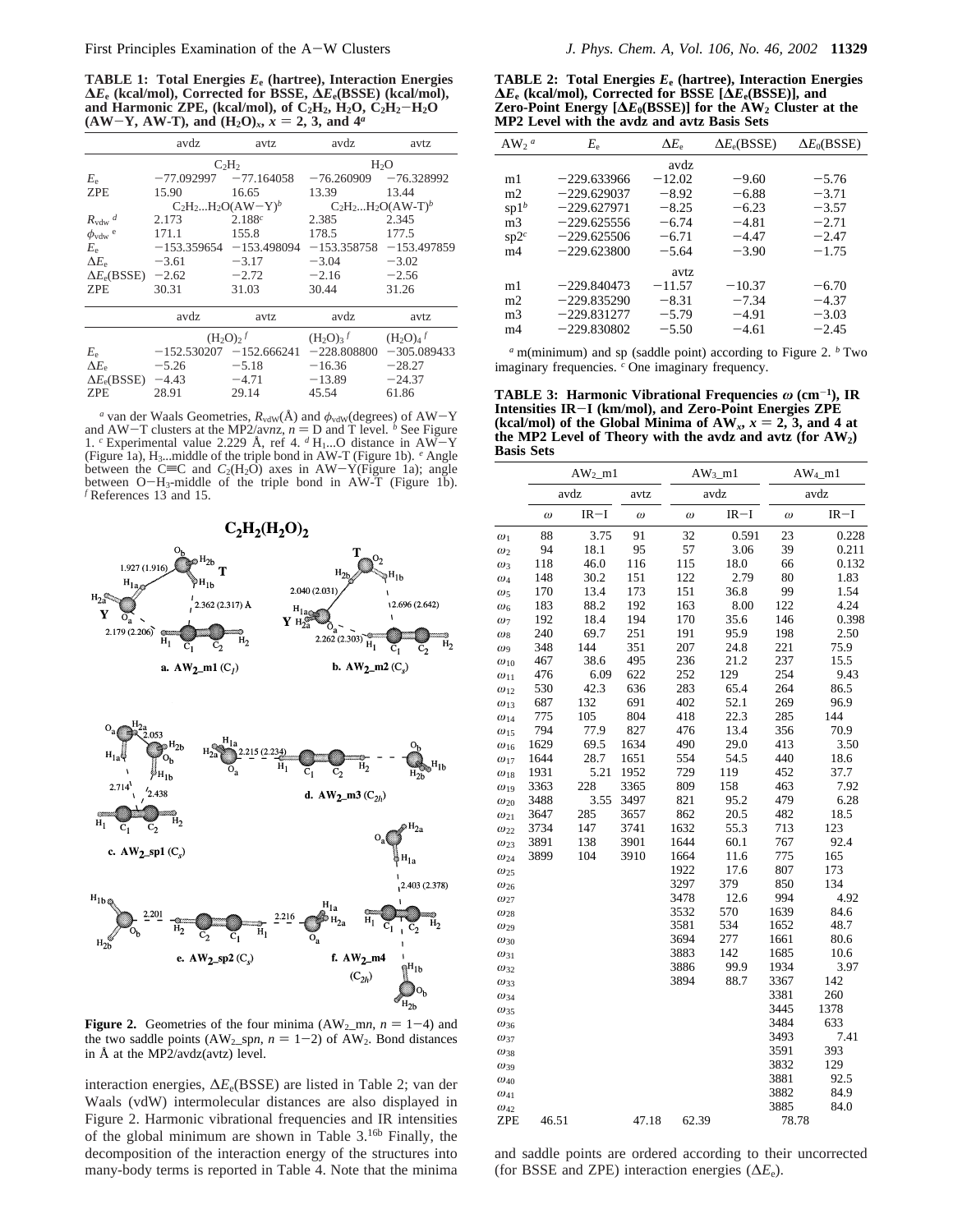**TABLE 4: Many-Body Decomposition of the Interaction Energies (in kcal/mol) of the AW2 at the MP2/avdz and avtz Levels of Theory***<sup>a</sup>*

| $AW_2^b$                       | m1               | m2             | sp1            | m <sub>3</sub> | sp2            | m4             |
|--------------------------------|------------------|----------------|----------------|----------------|----------------|----------------|
|                                |                  |                | avdz           |                |                |                |
| $A-W_a$                        | $-2.94(-2.09)$   | $-3.16(-2.40)$ | $-2.48(-1.92)$ | $-3.58(-2.64)$ | $-3.59(-2.64)$ | $-3.04(-2.19)$ |
| $A-W_h$                        | $-3.00(-2.18)$   | $-1.05(-0.46)$ | $-2.56(-1.78)$ | $-3.58(-2.64)$ | $-2.98(-2.65)$ | $-3.04(-2.19)$ |
| $W_a-W_b$                      | $-5.20(-4.33)$   | $-5.11(-4.39)$ | $-3.36(-2.69)$ | 0.00(0.12)     | 0.17(0.17)     | 0.15(0.17)     |
| total two body                 | $-11.13(-8.60)$  | $-9.32(-7.25)$ | $-8.41(-6.38)$ | $-7.17(-5.15)$ | $-6.40(-5.13)$ | $-5.93(-4.22)$ |
| $A-W-W$                        | $-1.06(-1.18)$   | 0.36(0.34)     | 0.07(0.07)     | 0.41(0.32)     | $-0.330.63$    | 0.29(0.31)     |
| relaxation                     | 0.18             | 0.03           | 0.08           | 0.02           | 0.02           | 0.01           |
| $\Delta E_e[\Delta E_e(BSSE)]$ | $-12.02(-9.60)$  | $-8.92(-6.88)$ | $-8.25(-6.23)$ | $-6.74(-4.81)$ | $-6.71(-4.47)$ | $-5.64(-3.90)$ |
|                                |                  |                | avtz           |                |                |                |
| $A-W_a$                        | $-2.68(-2.33)$   | $-2.73(-2.39)$ |                | $-3.16(-2.71)$ |                | $-3.01(-2.57)$ |
| $A-Wb$                         | $-2.89(-2.46)$   | $-1.05(-0.80)$ |                | $-3.16(-2.71)$ |                | $-3.01(-2.57)$ |
| $W_a-W_b$                      | $-5.10(-4.63)$   | $-5.02(-4.61)$ |                | 0.12(0.12)     |                | 0.16(0.17)     |
| total two body                 | $-10.67(-9.43)$  | $-8.80(-7.80)$ |                | $-6.20(-5.31)$ |                | $-5.86(-4.97)$ |
| $A-W-W$                        | $-1.09(-1.14)$   | 0.44(0.41)     |                | 0.37(0.36)     |                | 0.35(0.34)     |
| relaxation                     | 0.20             | 0.04           |                | 0.03           |                | 0.02           |
| $\Delta E_e[\Delta E_e(BSSE)]$ | $-11.57(-10.37)$ | $-8.31(-7.34)$ |                | $-5.79(-4.91)$ |                | $-5.50(-4.61)$ |

*<sup>a</sup>* BSSE-corrected values are shown in parentheses. *<sup>a</sup>* m(minimum) and sp(saddle point), Figure 2.

The two lowest minima  $AW_2$ \_m1 and  $AW_2$ \_m2 (Figures 2a, 2b) are cyclic trimers of  $C_1$  and  $C_s$  symmetry, respectively, in which the acetylene molecule acts simultaneously as a proton donor and a proton acceptor to neighboring water molecules. In essence, both structures can be viewed as resulting from the interaction of a water dimer (albeit with different orientation) with A. The difference between m1 and m2 lies in the orientation of the T- and Y-water molecules (cf. Figure 2). In the former, the water molecules are simultaneously proton donors and proton acceptors to A, whereas in the latter, the T-water is a double H donor and the Y-water a double H acceptor.

The van der Waals (vdW)  $H_1...O_a$  distance in  $AW_2$  m1 is increased by  $\sim$ 0.02 Å and the C<sub>2</sub>C<sub>1</sub>O<sub>1</sub> angle (151.9°) is decreased by 27.6° with respect to the AW-Y minimum (Figure  $1$ <sup>1</sup> at the MP2/avtz level. The intermolecular distance between the two water molecules,  $O_b$ ...H<sub>1a</sub>, is 1.916 Å, 0.017 Å shorter than the corresponding value in the water dimer  $(W_2)$ , <sup>15b</sup> and the angle  $H_{1a} - O_{a}$ ... $O_b$  is 13.6° as contrasted to 5.7° in  $W_2$ .<sup>15c</sup><br>In general, the structure of the water dimer fragment within the In general, the structure of the water dimer fragment within the  $AW_2$  m1 minimum is very similar to that of the free  $W_2$ .<sup>15b,c</sup> In contrast, the vdW distances in m2 are  $0.1-0.3$  Å longer than the corresponding distances in m1, mainly because the T-water in m1 acts as double H donor in that configuration.

The MP2 interaction energies ∆*E*e[∆*E*e(BSSE)] for the global minimum (AW<sub>2</sub>\_m1) with the avdz and avtz sets are  $-12.02$ [-9.60] and  $-11.57[-10.37]$  kcal/mol, respectively. Upon corrections for ZPE, these become  $\Delta E_0(BSSE) = -5.76$  (avdz) and -6.70 (avtz) kcal/mol. The corresponding <sup>∆</sup>*E*e[∆*E*e(BSSE)]  $\{\Delta E_0(BSSE)\}\$  energies for  $(AW_2_m2)$  are  $-8.92[-6.88]$  ${-3.71}$  kcal/mol with the avdz and  $-8.31[-7.34]\{-4.37\}$ kcal/mol with the avtz sets, respectively. Dykstra<sup>7</sup> previously reported  $\Delta E_e$  ( $\Delta E_0$ ) values of  $-12.65$  ( $-8.17$ ) kcal/mol for the AW2 (cyclic) cluster using the MMC approach but without referring to any specific geometry. The energetic stabilization of m1 with respect to m2 by  $\sim$ 2.3 kcal/mol (MP2/avtz) is also reflected in the more "open" structure of the latter when compared to the former. From Table 4, it is seen that a large portion  $(\sim 74\%)$  of this difference arises from the A-W<sub>b</sub> interaction, which is weaker by 1.7 kcal/mol (MP2/avtz, see Table 4) in m2. Furthermore, there is a 1.55 kcal/mol difference between the two minima in the three-body term  $A-W_a-W_b$  which is attractive  $(-1.14 \text{ kcal/mol})$  for m1 but repulsive  $(+0.41 \text{ kcal/m})$ mol) for m2. This is consistent with the "homodromic" topology of the ring in m1 and the fact that these networks have been previously reported14c to exhibit larger nonadditivities than other hydrogen bonding arrangements. The two-body  $(W_a-W_b)$  term is nearly identical in the two isomers  $(-4.63 \text{ vs } -4.61 \text{ kcal})$ mol, MP2/avtz, BSSE-corrected) and to the free water dimer interaction  $(-4.71 \text{ kcal/mol}, \text{Table 1})$ , indicating that an almost unperturbed water dimer exists within the cluster, a fact that is also evident by the intermolecular W-W separations discussed previously.

The geometries of the third and the fourth minima  $AW_2$  m3 and  $AW_2$ <sub>m4</sub> (both of  $C_{2h}$  symmetry) are shown in parts d and f of Figure 2. In m3, two equivalent  $(AW-Y)$  bonds are formed, whereas in m4, two equivalent (AW-T) bonds are formed. When compared to the  $AW-Y$  and  $AW-T$  structures,<sup>1</sup> both the Y- and T-vdW bond distances in m3 and m4 minima increase by approximately 0.04 Å. Practically, the geometries of A and W molecules within the m3 and m4 clusters are identical with those of AW-Y and AW-T structures, respectively.

With regard to the MP2/avtz interaction energies ∆*E*e[∆*E*<sup>e</sup> (BSSE)] of m3 and m4, these are  $-5.79[-4.91]$  and  $-5.50$ [-4.61] kcal/mol, respectively (cf. Table 4). As expected, these are almost twice as large as the corresponding ∆*E*e(BSSE) values of the AW-Y and AW-T isomers, viz.  $-2.72 \times 2$  and  $-2.56$  $\times$  2 kcal/mol,<sup>1</sup> a result consistent with the fact that the rest of the terms in the many-body expansion (two-body  $W_a-W_b$ ) 0.2 kcal/mol and three-body  $A-W_a-W_b \le 0.4$  kcal/mol) are quite small and repulsive. These terms are responsible for the destabilization of m3 and m4 with respect to the global minimum (m1), although the former two have slightly larger two-body  $A-W_a$  and  $A-W_b$  terms with respect to m1 because of the more optimal orientation of the water molecules on either side of (A) when compared to the ring m1 structure. Inclusion of ZPE corrections produces  $\Delta E_0(BSSE) = -3.03$  kcal/mol  $(m3)$  and  $-2.46$   $(m4)$  kcal/mol at the MP2/avtz level.

Finally, two saddle point structures,  $AW_2$ \_sp1 and  $AW_2$ \_sp2, both of C*<sup>s</sup>* symmetry (see Figure 2c,e) were located. The sp1 is a second-order saddle point (two imaginary frequencies) constituting a three-member ring, whereras the sp2 is a transition state (one imaginary frequency) resulting from the m3 by a 90° rotation of the *σ* plane of one of the water molecules around the acetylene axis. The MP2/avdz interaction energies of sp1 and sp2,  $\Delta E_e[\Delta E_e(BSSE)]$  { $\Delta E_0(BSSE)$ }, are -8.25[-6.23]  ${-3.57}$  and  ${-6.71}$ [ $-4.47$ ] ${-2.47}$  kcal/mol, respectively. Judging from the variation of the energetics of the minima with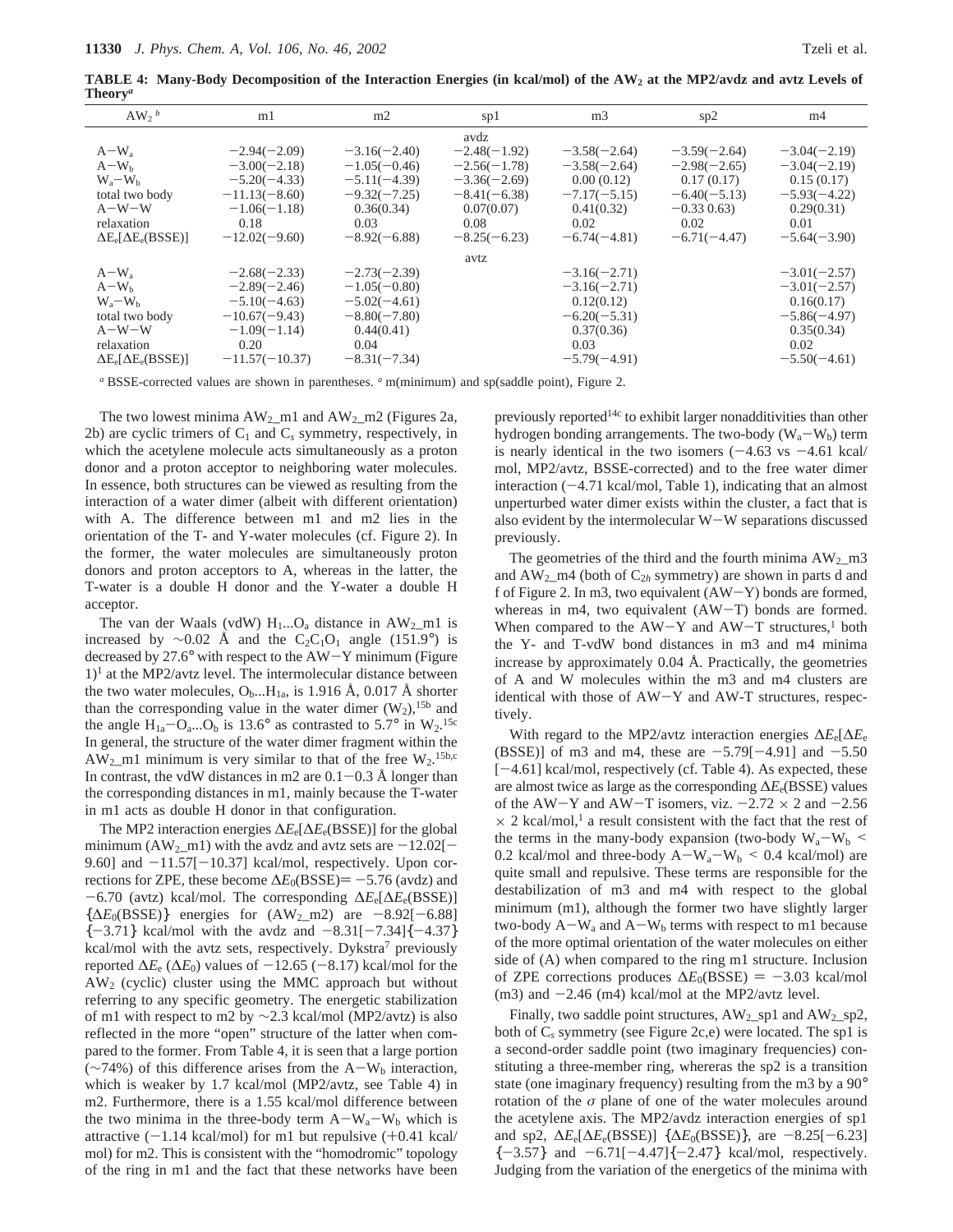

m.  $AW_3$ \_m10 (C<sub>s</sub>)

**Figure 3.** Geometries of the 10 minima (AW<sub>3\_</sub> m*n*,  $n = 1-10$ ) and the three saddle points (AW<sub>3\_</sub>sp*n*,  $n = 1-3$ ) of AW<sub>3</sub>. Bond distances in Å at the MP2/avdz level.

basis set, we estimate that these energies are ∼0.5 kcal/mol weaker than the analogous values with the avtz set.

**c. C2H2 (H2O)3.** We located 10 minima and 3 saddle points on the PES of  $AW_3$ . The optimal structures, together with representative intermolecular vdW distances, are shown in Figure 3. The depicted configurations were derived by combining the following sets of building units:  $W_3 + A$ ,  $W_2 + A$  $+ W$ ,  $W_2 + AW$ ,  $AW_2 + W$ ,  $AW + 2W$ , and  $A + 3W$ . All structures were fully optimized at the MP2/avdz level.<sup>16c</sup> Total energies ( $E_e$ ) and interaction energies  $\Delta E_e$ ,  $\Delta E_e$ (BSSE), and  $\Delta E_0$ (BSSE) are listed in Table 5; the vibrational frequencies and the IR intensities of the global minimum (m1) are given in Table 3.16d Finally, the decomposition of interaction energies into two-, three- and four-body terms for 6 selected minima are presented in Table 6. The structures of the stationary points fall into groups according to the various hydrogen bonding networks that are formed and are discussed as such below.

The  $AW_3$ \_m1 and  $AW_3$ \_m4 minima and the  $AW_3$ \_sp2 saddle point (two imaginary frequencies) form a four member heavy atom ring (see Figure 3 parts a, d, and j). The global (m1) minimum resembles the  $W_4$  cyclic tetramer<sup>15</sup> arrangement but with one W replaced by the C-H bond of A. The m1 and m4 isomers are quite similar, with the main difference being the relative positions of the hydrogens  $H_{1a}$  and  $H_{1b}$  with respect to

**TABLE 5: Total Energies** *E***<sup>e</sup> (hartree), Interaction Energies ∆***E***<sup>e</sup> (kcal/mol), Corrected for BSSE [∆***E***e(BSSE)], and Zero-Point Energy [∆***E***0(BSSE)] for AW3 at the MP2/avdz Level of Theory**

| AW <sub>3</sub> <sup><math>a</math></sup> | $E_{\rm e}$   | $\Delta E_e$ | $\Delta E_e(BSSE)$ | $\Delta E_0(BSSE)$ |
|-------------------------------------------|---------------|--------------|--------------------|--------------------|
| m1                                        | $-305.910717$ | $-21.96$     | $-17.80$           | $-11.46$           |
| m <sub>2</sub>                            | $-305.909968$ | $-21.49$     | $-17.54$           | $-11.09$           |
| m <sub>3</sub>                            | $-305.909879$ | $-21.43$     | $-17.47$           | $-11.05$           |
| m4                                        | $-305.909764$ | $-21.36$     | $-17.25$           | $-11.07$           |
| m <sub>5</sub>                            | $-305.909479$ | $-21.18$     | $-17.12$           | $-10.63$           |
| mб                                        | $-305.903302$ | $-17.30$     | $-13.81$           | $-8.47$            |
| m <sub>7</sub>                            | $-305.902655$ | $-16.90$     | $-13.55$           | $-8.10$            |
| m <sub>8</sub>                            | $-305.901287$ | $-16.04$     | $-12.60$           | $-7.65$            |
| sp1 <sup>b</sup>                          | $-305.901011$ | $-15.87$     | $-12.43$           | $-7.79$            |
| $sp2^c$                                   | $-305.899517$ | $-14.93$     | $-11.55$           | $-6.66$            |
| m <sub>9</sub>                            | $-305.898487$ | $-14.28$     | $-10.92$           | $-5.91$            |
| $sp3^b$                                   | $-305.896882$ | $-13.28$     | $-10.11$           | $-5.80$            |
| m10                                       | $-305.895900$ | $-12.66$     | $-9.62$            | $-5.35$            |
|                                           |               |              |                    |                    |

*<sup>a</sup>* m(minimum) and sp(saddle point), Figure 3. *<sup>b</sup>* Three imaginary frequencies. *<sup>c</sup>* Two imaginary frequencies.

the almost planar  $C_1O_aO_bO_c$  ring:  $H_{1a}$  is up and  $H_{1b}$  is down (ud) in m1, whereas  $H_{1a}$  is down and  $H_{1b}$  is up (du) in m4. In this notation, the  $W_3$  moiety in m1 and m4 can be characterized as udu and duu, respectively. A noted difference between (m1, m4) and sp2 is that, in the former, every water acts as a donor-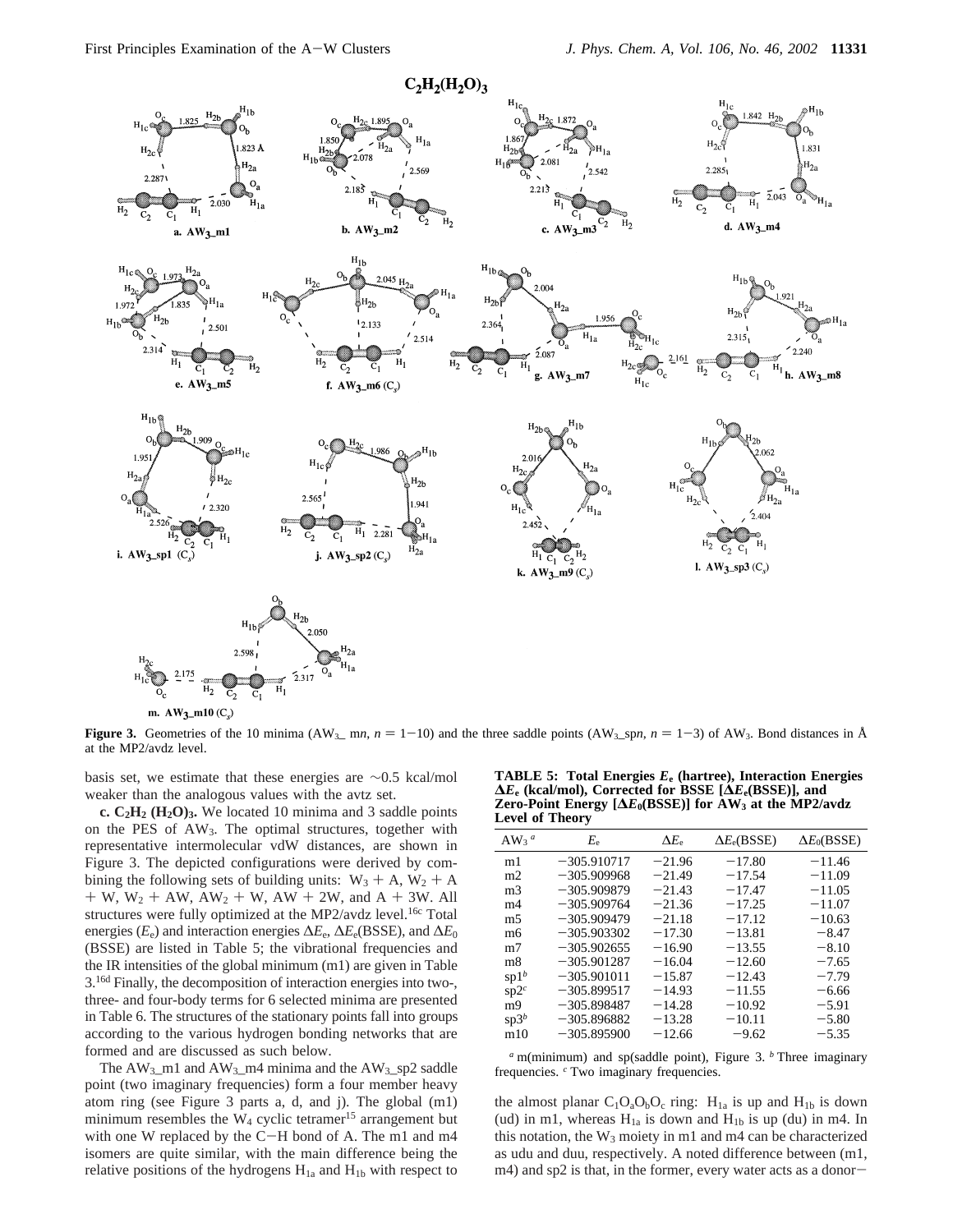**TABLE 6: Many-Body Decomposition of the Interaction Energies (kcal/mol) for the m1, m2, m5, m6, m7, and m9 Minima of AW3 at the MP2/avdz Level of Theory***<sup>a</sup>*

| $AW_3$ <sup>b</sup>            | m1               | m2               | m <sub>5</sub>   | m6               | m <sub>7</sub>   | m9               |
|--------------------------------|------------------|------------------|------------------|------------------|------------------|------------------|
| $A-W_a$                        | $-3.29(-2.19)$   | $-1.27(-0.59)$   | $-2.54(-1.82)$   | $-2.49(-1.99)$   | $-3.02(-2.08)$   | $-2.99(-2.21)$   |
| $A-W_h$                        | $-1.18(-1.03)$   | $-3.07(-2.25)$   | $-2.92(-2.22)$   | $-2.62(-1.54)$   | $-2.91(-2.09)$   | 0.25(0.30)       |
| $A-W_c$                        | $-2.94(-1.95)$   | $-1.03(-0.87)$   | 0.34(0.52)       | $-2.49(-1.99)$   | $-0.29(-0.24)$   | $-2.99(-2.21)$   |
| $W_a-W_b$                      | $-5.14(-4.14)$   | $-4.60(-3.91)$   | $-4.87(-3.82)$   | $-4.82(-4.02)$   | $-5.12(-4.33)$   | $-5.18(-4.45)$   |
| $W_a-W_c$                      | $-1.25(-1.15)$   | $-4.43(-3.50)$   | $-4.67(-3.87)$   | 0.47(0.49)       | $-5.29(-4.48)$   | 1.13(1.31)       |
| $W_b-W_c$                      | $-5.14(-4.13)$   | $-4.92(-3.96)$   | $-4.60(-3.79)$   | $-4.82(-4.02)$   | 0.48(0.49)       | $-5.18(-4.44)$   |
| total two body                 | $-18.94(-14.60)$ | $-19.32(-15.08)$ | $-19.25(-15.00)$ | $-16.78(-13.07)$ | $-16.52(-12.73)$ | $-14.96(-11.70)$ |
| $A-W_a-W_b$                    | $-0.72(-0.81)$   | 0.26(0.20)       | $-0.90(-0.94)$   | $-0.74(-0.83)$   | $-1.02(-1.15)$   | 0.31(0.29)       |
| $A-W_a-W_c$                    | $-0.55(-0.60)$   | $-0.17(-0.22)$   | 0.33(0.30)       | 0.23(0.21)       | $-0.45(-0.45)$   | $-0.14(-0.04)$   |
| $A-W_b-W_c$                    | $-0.64(-0.70)$   | $-0.49(-0.55)$   | 0.26(0.27)       | $-0.74(-0.83)$   | 0.05(0.04)       | 0.31(0.29)       |
| $W_a-W_b-W_c$                  | $-1.20(-1.25)$   | $-2.17(-2.33)$   | $-2.13(-2.28)$   | 0.37(0.31)       | 0.47(0.50)       | 0.23(0.28)       |
| total three body               | $-3.11(-3.36)$   | $-2.57(-2.91)$   | $-2.44(-2.66)$   | $-0.87(-1.14)$   | $-0.95(-1.05)$   | 0.71(0.81)       |
| $A-W_a-W_b-W_c$                | $-0.33(-0.27)$   | $-0.04(0.01)$    | 0.06(0.08)       | 0.01(0.07)       | $-0.03(0)$       | $-0.07(-0.06)$   |
| relaxation                     | 0.43             | 0.44             | 0.46             | 0.34             | 0.23             | 0.04             |
| $\Delta E_e[\Delta E_e(BSSE)]$ | $-21.96(-17.80)$ | $-21.49(-17.54)$ | $-21.18(-17.12)$ | $-17.30(-13.81)$ | $-16.90(-13.55)$ | $-14.28(-10.92)$ |
|                                |                  |                  |                  |                  |                  |                  |

*<sup>a</sup>* BSSE-corrected values are shown in parentheses. *<sup>b</sup>* m1 to m9 minima as shown in Figure 3.

acceptor to nearest neighbors, whereas in the latter, the  $W_c$  and Wa fragments are double H-donors and double acceptors, respectively.

The interaction energies ∆*E*e[∆*E*e(BSSE)]{∆*E*0(BSSE)} are  $-21.96[-17.80]\{-11.46\}, -21.36[-17.25]\{-11.07\},$  and  $-14.93[-11.55]\{-6.66\}$  kcal/mol for m1, m4, and sp2, respectively. It is interesting to point out that the Δ*E*<sub>0</sub>(BSSE) interaction energies for the m2, m3, and m4 minima are almost identical  $(-11.09, -11.05, \text{ and } -11.07 \text{ kcal/mol}, \text{cf. Table 5}).$ The many-body analysis of the global minimum (m1) configuration, listed in Table 6, shows that (BSSE-corrected) total two-, three-, and four-body terms are  $-14.60, -3.36,$  and  $-0.27$ kcal/mol, respectively, summing up to  $-18.23$  kcal/mol, yielding a  $\Delta E_e$ (BSSE) of  $-17.80$  kcal/mol when the total relaxation energy of  $+0.43$  kcal/mol is taken into account. Furthermore, we obtain an interaction of A with the three water molecules of  $-9.56$  ( $-7.46$  including ZPE) kcal/mol by summing together the two-body terms  $A-W_i$ , the three-body terms  $A-W_i-W_j$ , the 4-body term  $A-W_a-W_b-W_c$ , and the relaxation energy.

The  $AW_3$ <sub>m</sub>2,  $AW_3$ <sub>m</sub>3, and  $AW_3$ <sub>m</sub>5 minima all have a cyclic water trimer structure that interacts with A via two vdW bonds (Figure 3 parts b, c, and e). The dihedral angles between the planes  $C_1O_bO_a$  and  $O_bO_aO_c$  are 108.5°, 107.4°, and 96.3° for m2, m3, and m5, respectively. The directions of the hydrogen-bonded H atoms within the  $W_3$  fragment are, for a fixed orientation of A with respect to  $W_3$ , clockwise (m2 and m3) and counterclockwise (m5). The main difference between the m2 and m3 isomers lies in the direction of the free H-atom of the  $W_c$  fragment which is "down" for m2 and "up" for m3, with respect to the  $O_aO_bO_c$  plane; the direction of the rest of the "free" H atoms for  $W_a$  and  $W_b$  being the same.

The interaction energies ∆*E*e[∆*E*e(BSSE)]{∆*E*0(BSSE)} are  $-21.49[-17.54]\{-11.09\}, -21.43[-17.47]\{-11.05\},$  and  $-21.18[-17.12]\{-10.63\}$  kcal/mol for m2, m3, and m5, respectively. We note that the BSSE-corrected interaction energies of the five minima  $(m1-m5)$  discussed so far are within an energy range of 0.68 kcal/mol (0.83 kcal/mol with ZPE corrections). The many-body analysis of the configurations of the m2 and m5 minima (the m3 being very similar to m2), shown in Table 6, indicates that the BSSE-corrected total contributions of the two-, three- and four-body terms are  $-15.08$ ,  $-2.91, \sim 0.0$  kcal/mol (for m2) and  $-15.0, -2.66, +0.1$  kcal/ mol (for m5). The corresponding relaxation terms are similar (+0.44 and +0.46 kcal/mol respectively for m2 and m5). At the m2 and m5 minimum configurations, the interaction of A with the three water molecules is  $-5.78$  ( $-4.24$  including ZPE) kcal/mol (m2) and  $-5.34$  ( $-3.78$ ) kcal/mol (m5), values that are about half of the analogous interaction in m1. As expected, the water-only  $(W_a-W_b-W_c)$  three-body term is larger for m2 and m5 than for m1 because of the formation of the water trimer ring in the first two. However, the total four-body term for m1 is larger than for m2 because of the formation of the homodromic four heavy-atom ring in the former, again in accordance with previous conclusions<sup>14c</sup> suggesting the maximization of the nonadditivities for homodromic hydrogen-bonding networks.

The  $AW_3$  m6 minimum (Figure 3f) is the first minimum of higher symmetry  $(C_s)$  found. The five heavy atoms form a pentagonal structure of trapezoidal topology divided in two equal parts by the  $H_{2b} \equiv$  (middle of the A-triple bond) line. Its interaction energy  $\Delta E_e[\Delta E_e(BSSE)]\{\Delta E_0(BSSE)\}\$  is  $-17.30$ [- $13.81$ ] $\{-8.47\}$  kcal/mol, placing it 4.0 kcal/mol (3.0 when ZPE corrections are included) above the global minimum. The total (BSSE-corrected) two-, three- and four-body interactions, listed in Table 6, are  $-13.07$ ,  $-1.14$ , and  $+0.1$  kcal/mol, respectively, showing the dominance of the two-body contributions. The interaction of A with the three water molecules is  $-8.67$  ( $-6.73$ ) including ZPE) kcal/mol.

The  $AW_3$ <sub>m</sub>7 minimum originates from the interaction of  $AW_2$  m1 with a water molecule via a  $H_{1a}...O_c$  vdW bond (Figure 2g), whereas the  $AW_3$  m8 and  $AW_3$  m10 minima (the second of  $C_s$  symmetry) are reminiscent of the  $AW_2$  m1 and  $AW_2$  m2 configurations interacting with a water molecule via a  $H_2...O_c$ (Y-like) vdW bond (Figure 3h,m). The interaction energies ∆*E*<sup>e</sup>  $[\Delta E_e(BSSE)]$ { $\Delta E_0(BSSE)$ } are  $-16.90[-13.55]$ { $-8.10$ },  $-16.04$  $[-12.60]\{-7.65\}$ , and  $-12.66[-9.62]\{-5.35\}$  kcal/mol for m7, m8, and m10, respectively. By summing up the interaction energies of AW<sub>2</sub>\_m1 and AW-Y,<sup>1</sup> we obtain  $\Delta E_e(BSSE)$  =  $-9.60 - 2.62 = -12.22$  kcal/mol, just 0.4 kcal/mol (0.3 kcal/ mol including ZPE) weaker than  $\Delta E_e(BSSE)$  of AW<sub>3</sub>\_m8 (Table 5), rationalizing our previous characterization of the m8 minimum as the combination of the interaction between the  $AW_2$  m1 moiety and a water molecule in the Y arrangement. The same holds for  $AW_3_m10$ , for which the corresponding difference is just 0.12 kcal/mol (0.05 kcal/mol including ZPE). The analysis of the many-body energy terms for selected  $AW_3$ minima suggests that the nonadditive (three-body and higher) terms are larger for the global minimum (m1) for which they amount to 18%, again in accordance with the formation of the homodromic ring incorporating all fragments. The percentage contribution of the many-body terms decreases with increasing separation from the global minimum, becoming 6% for m7.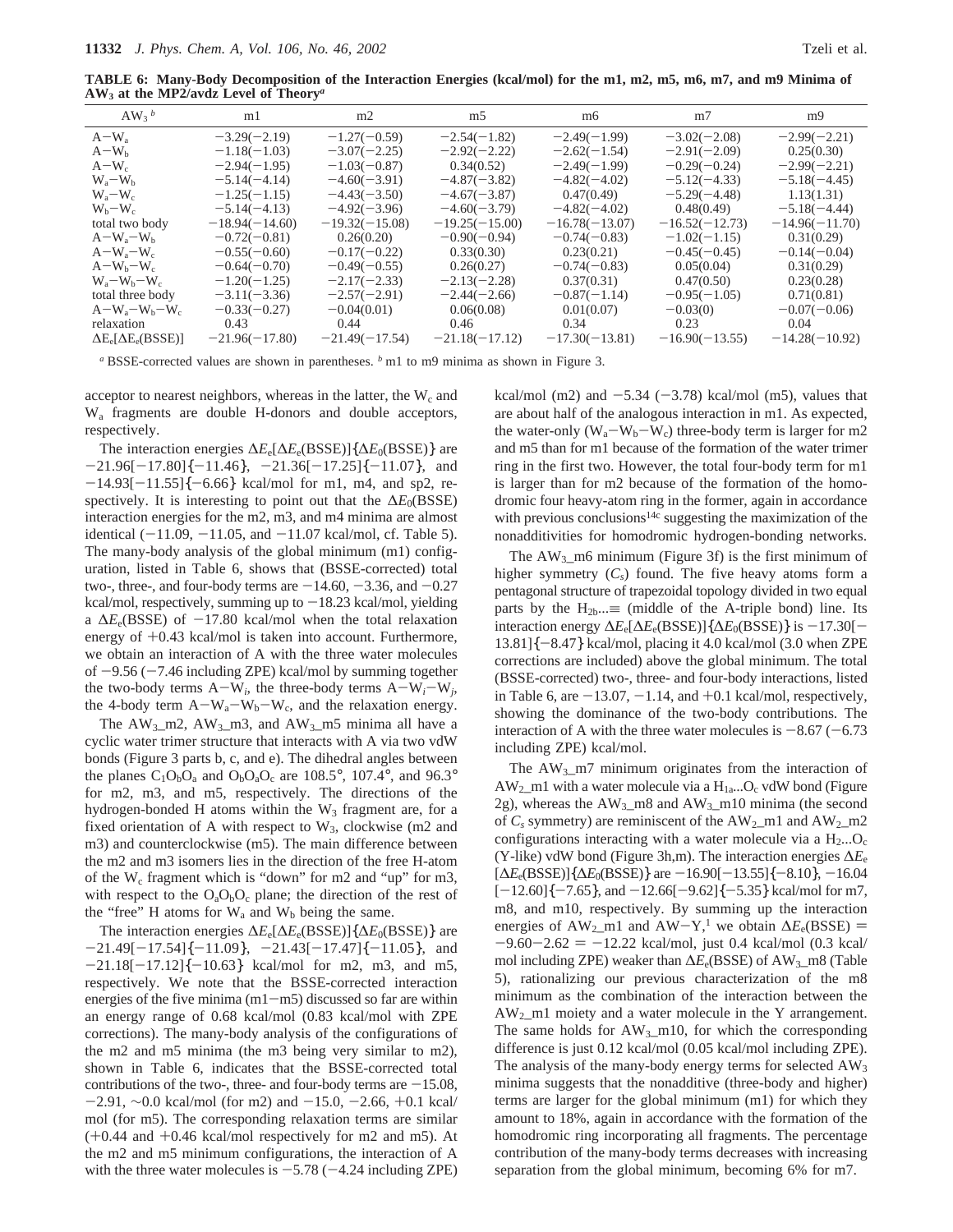The last group of the  $AW_3$  isomers is composed of the AW3\_m9 minimum, and the third order (3 imaginary frequencies) saddle structures,  $AW_3$  sp1 and  $AW_3$  sp3 (Figure 3 parts  $k$ , i, and I). All three have  $C_s$  symmetry and four member rings  $O_aO_bO_c \equiv$ , where  $\equiv$  represents the center of the acetylene triple bond. Their energetics, ∆*E*e[∆*E*e(BSSE)]{∆*E*0(BSSE)}, are  $-14.28[-10.92]\{-5.91\}, -15.87[-12.43]\{-7.79\}, and -13.28[-10.11]$  ${-5.80}$  kcal/mol for m9, sp1, and sp3, respectively. The total three-body interaction for m9 is positive  $(+0.8 \text{ kcal/mol}, \text{Table})$ 6), notably the only destabilizing three-body interaction in all 10 AW3\_m configurations studied.

**d.**  $C_2H_2$  **(** $H_2O$ **)<sub>4</sub>.** For the AW<sub>4</sub> cluster, we located 30 minima (AW4\_m1 to AW4\_m30) and three saddle point structures (AW4\_sp1, 2, 3) which are depicted in Figure 4. With the exception of the m19, m26, and m27 minima and sp1 and sp2 saddle points, which are obtained at the MP2/4-31G level,  $16e$ all other structures were fully optimized at the MP2/avdz level of theory.16e Out of the 30 minima studied, only two (m28 and m30) belong to the  $S_2$  and  $C_{2h}$  point groups, whereas the rest lack any symmetry elements  $(C_1)$ . The minima were obtained by considering the following building units:  $W_4 + A$ ,  $W_3 +$  $W + A$ ,  $W_3 + AW$ ,  $W_2 + AW_2$ ,  $2W_2 + A$ ,  $W_2 + 2W + A$ ,  $4W + A$ ,  $AW_3 + W$ ,  $AW_2 + 2W$ , and  $AW + 3W$ . The total and interaction energies are listed in Table 7, whereas the manybody analysis for eight selected minima is presented in Table 8. The harmonic vibrational frequencies and IR intensities for m1 are listed in Table 3, whereas corresponding values for m8 and m9 are available in the Supporting Information.<sup>16f</sup> Because ZPE corrections have been computed only for the m1, m8, and m9 minima, the main body of the interaction energy analysis is based on  $\Delta E_e$  and  $\Delta E_e$ (BSSE) values. Below, we discuss the different structures according to their grouping into similar morphologies.

The AW<sub>4</sub> m1, AW<sub>4</sub> m4, AW<sub>4</sub> m6, and AW<sub>4</sub> m7 minima span an energy difference range of 1 kcal/mol and are composed of a cyclic water tetramer  $(W_4)$  interacting with the A moiety via two adjacent W molecules. In all four previous structures, the four-member oxygen rings  $(O_aO_bO_cO_d)$  are almost planar with the A molecule located on the  $O_aO_bC_1$  plane, with the dihedral angles between these two planes ranging from 111 (m1) to 91 $^{\circ}$  (m7). Within (m1 and m4) and (m6 and m7), the W<sub>4</sub> fragment assumes the structure of the free  $W_4$  global (udud) and first local (uudd) minima, respectively, according to the MP2/avdz//CCSD(T) and MP2-R12 calculations of Schultz et al.17 These four minima result from all possible combinations of the direction of the "hydrogen-bonded" H atoms in the W4 ring with respect to a fixed A orientation (clockwise, counterclockwise) and the position of the "free" H-atoms with respect to the  $O_aO_bO_cO_d$  plane, viz., (udud) and (uudd).

The interaction energies  $\Delta E_e[\Delta E_e(BSSE)]$  are -33.89[- $28.01$ ],  $-33.51[-27.57]$ ,  $-33.08[-27.25]$ , and  $-32.96[-26.96]$ kcal/mol for m1, m4, m6, and m7, respectively (cf. Table 7). When ZPE corrections are included, the interaction energy ∆*E*0-  $(BSSE)$  of m1 becomes  $-18.67$  kcal/mol. At the same level of theory (MP2/avdz), the free water tetramer  $W_4$  has an interaction energy  $\Delta E_0(BSSE) = 16.03 \text{ kcal/mol}$ .<sup>15</sup> Therefore, the difference of  $-2.64$  kcal/mol closely resembles the binding of  $AW_4$  m1 with respect to  $W_4 + A$ . This value is practically equal to the sum of  $\Delta E_0(BSSE)$  interactions for AW-T + AW-Y (-2.59 kcal/mol).<sup>1</sup> The analysis of many-body energy terms for m1 (cf. Table 8), reveals that the sum of two-, three-, four-, and five-body interactions are  $-21.90, -6.65, -0.51,$  and  $+0.01$ kcal/mol, respectively, with the total relaxation R being  $+1.03$ kcal/mol.

The  $AW_4_m2$ ,  $AW_4_m3$ , and  $AW_4_m5$  minima are also composed of water tetramers, but with two diagonal water molecules of the  $W_4$  ring interacting with A through two vdW bonds, forming puckered four-member rings with dihedral angles between the  $O_aO_bO_d$  and  $O_bO_cO_d$  planes of 150.4°, 150.6°, and 155.0°, respectively (see Figure 4 parts b, c, and e). As with the previous group, these minima arise from the different choices of the direction of the "hydrogen-bonded" (clockwise, counterclockwise) and "free" (up, down, and planar (p)) H atoms. Although the m2 and m3 minima are practically degenerate, their energy difference being 0.11 kcal/mol (0.12 kcal/mol including BSSE), they correspond to structures that have different directions as regards the "hydrogen-bonded" H atoms within the W4 fragment (clockwise for m2 and counterclockwise for m3). It should be mentioned that the corresponding structures (dpud) and (ddup) of the gas-phase water tetramer  $W_4$ , lying  $\sim$ 1.2 kcal/mol higher than the global minimum, are saddle points of second and first order on the water tetramer PES,17 but are stabilized as minima m2 and m3 in AW4. The corresponding interaction energies  $\Delta E_e[\Delta E_e(BSSE)]$  are  $-33.68[-27.47]$ ,  $-33.57[-27.35]$ , and  $-33.46[-27.25]$  kcal/mol for m2, m3, and m5, see Table 7. Note that BSSE corrections alter the order of the minima to m4, m2, m3, and  $m5 = m6$ .

The AW4\_m8 and AW4\_m18 minima are formed by the interaction of a perturbed "cage" water tetramer with A (Figure 4 parts h and t). The cage  $W_4$  structure was found to be a minimum on the PES of the ASP-P (anisotropic site potential neglecting all nonpairwise additive effects) potential by Gregory and Clary;18 however, at the MP2/dzp level, the cage morphology was found to collapse to the global ring minimum.18 In the  $W_4$  cage, the  $H_{1a}$  hydrogen forms a vdW bond with the  $O_c$  atom, but in the m8 and m18 minima, this interaction is altered because of the intervention of the A molecule and the formation of two vdW bonds between W4 and A. The difference between m8 and m18 lies again in the topology of the hydrogen bonding network. Furthermore, the  $W_4$  ring is more "puckered" than the one in m2, m3, and m5 minima: the dihedral angles between the two oxygen planes  $O_4O_6O_d$  and  $O_6O_6O_c$  are 95.6° (m8) and 110.4° (m18).

The interaction energies  $\Delta E_e[\Delta E_e(BSSE)]$  are -30.81[-25.01] kcal/mol for m8 and  $-28.63[-23.01]$  kcal/mol for m18. Including ZPE corrections, the m8 interaction energy becomes -15.89 kcal/mol. The energy difference of 2.18 kcal/mol (2.0 kcal/mol including the BSSE) between the two isomers is rather due to the extra H bond in m8.

The AW4\_m9 minimum (Figure 4i) forms a cyclic pentamer ring that incorporates A and resembles the free  $W_5$  duduu configuration.15 The replacement of any other water molecule by A collapses to the previous minimum. All six heavy atoms are approximately on the same plane and the interaction energy  $\Delta E_e[\Delta E_e(BSSE)]$ { $\Delta E_0(BSSE)$ } is -30.64[-25.14]{-16.57} kcal/mol. Correcting for BSSE and ZPE was found to invert the ordering between m8 and m9. As expected from the homodromic ring configuration of this structure, all nonadditive (three-body and higher) energy terms are negative; that is, they all stabilize this particular network.

The common feature among the  $AW_4$  m10,  $AW_4$  m16, and AW4\_m17 minima (Figure 4 parts j, p, and q) and the two firstorder saddle point structures, AW4\_sp1 and AW4\_sp2 (Figure 4 parts r and s), is a water tetramer with identical topology, whose gas-phase configuration has symmetry  $C_s$  This structure was previously identified by Clementi et al.<sup>19</sup> and later discussed by Gregory and Clary.18 The intervention of the A molecule destroys the  $C_s$  symmetry of the  $W_4$  fragment in the m10, m16,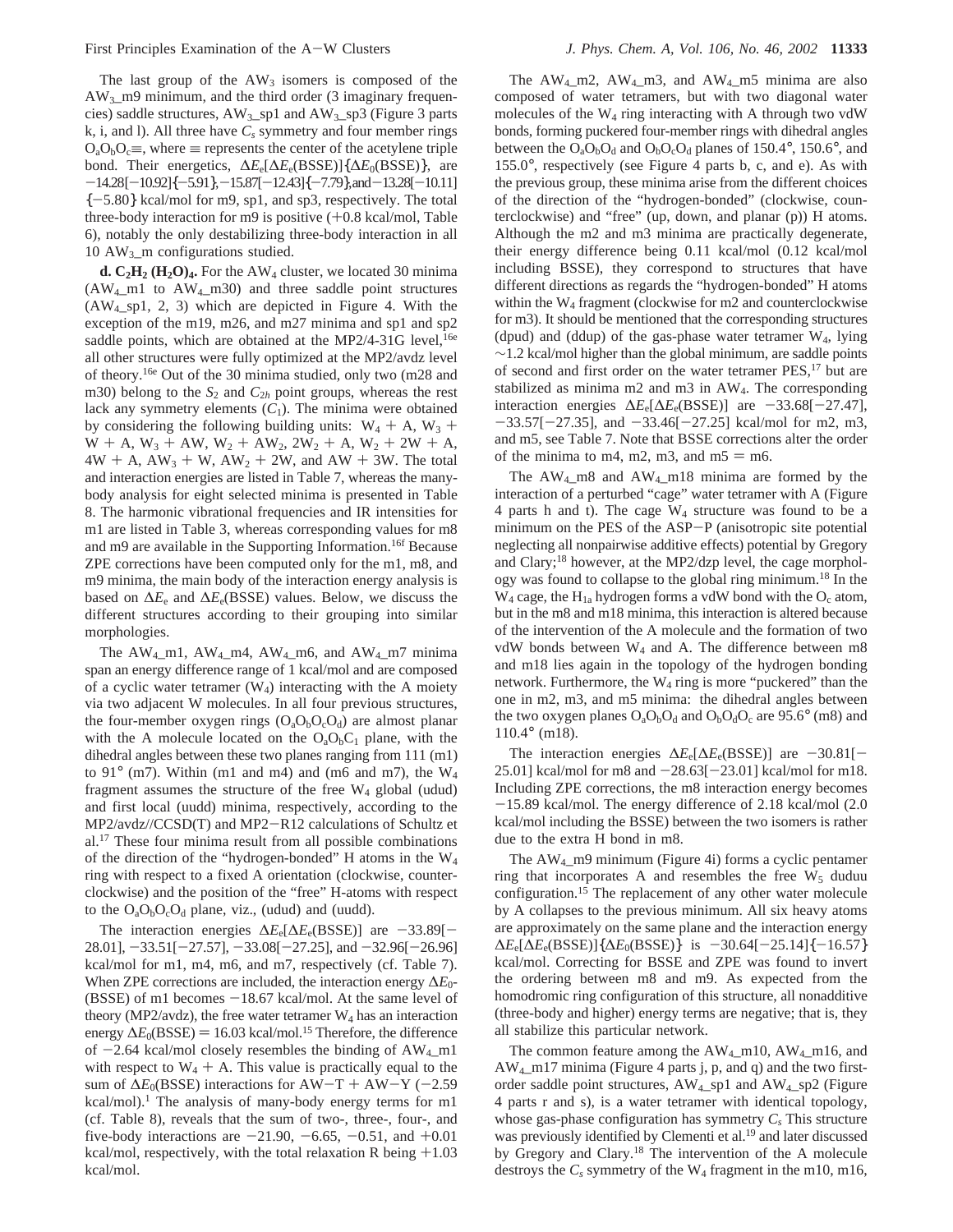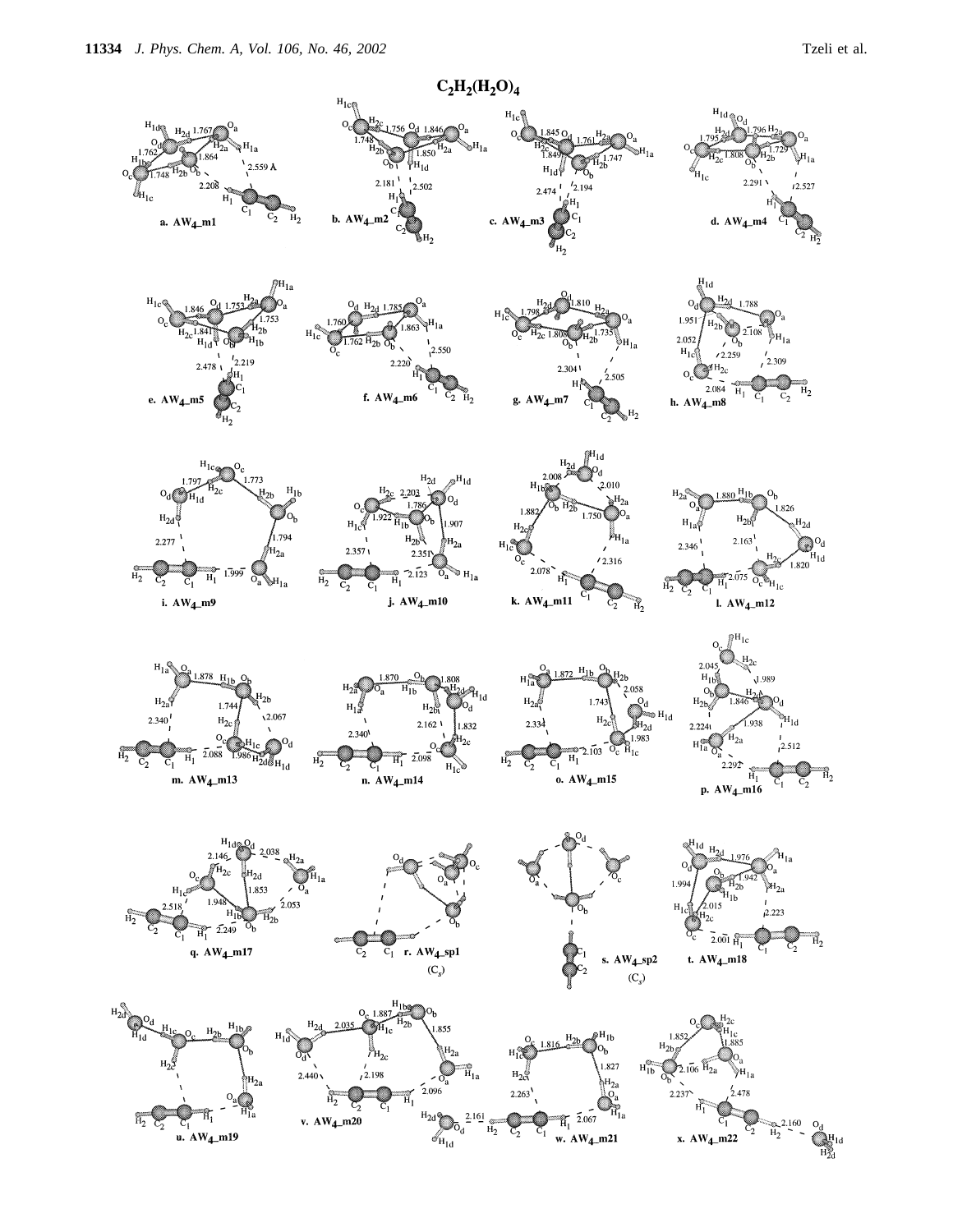

**Figure 4.** Geometries of the 30 minima (AW<sub>4</sub>\_m*n*,  $n = 1-30$ ) and three saddle points (AW<sub>4</sub>\_sp*n*,  $n = 1-3$ ) of AW<sub>4</sub> cluster. Bond distances in Å at the MP2/avdz level.

and m17 minima, but this symmetry is maintained in the sp1 and sp2 conformations. The difference between these five structures lies in which water molecule(s) of the  $W_4$  fragment interacts with the acetylene. The dihedral angles between the oxygen planes  $O_4O_6O_d$  and  $O_6O_6O_c$  are 97.3°, 99.3°, and 115.3° in the m10, m16, and m17 minima, respectively.

The interaction energies  $\Delta E_e[\Delta E_e(BSSE)]$  are -30.63[-24.70],  $-28.78[-23.28]$ , and  $-28.73[-23.27]$  kcal/mol for m10, m16, and m17, respectively; note that m16 and m17 are practically degenerate at this level of theory. The many-body analysis for the m10 isomer is given in Table 8. We remind the reader that the sp1 and sp2 structures were calculated at the MP2/4-31G level, and they might be lying higher than m17 and near to m18.

In the  $AW_4$ -m11 to  $AW_4$ -m15 series (Figure 4 parts k-o), a water trimer ring interacts with A through two vdW bonds forming an almost planar four member ring. The dihedral angles between the oxygen "triangles" and the "squares" range from 95 to 113°. It is interesting to note that all five minima lie within an energy range of 0.3 kcal/mol (with or without BSSE corrections) at the MP2/avdz level (Table 7). The five structures can be divided in three groups (m11), (m12 and m14), and (m13 and m15) according to the vdW bonds formed between the five molecules. The difference between m12 and m14, m13 and m15 is the  $H_{1d}$  hydrogen direction (up or down) with respect to the  $O_bO_cO_d$  plane.

The  $AW_4_m19$ ,  $AW_4_m20$ ,  $AW_4_m21$ , and  $AW_4_m23$ minima (Figure 4 parts u, v, w, and y) can be considered as  $AW_3$ \_m1 + W<sub>d</sub> and  $AW_3$ \_m4 + W<sub>d</sub>. The four-member rings  $O_aO_bO_cC_1$  in m19, m21, and m23 are almost planar, but in m20, the dihedral angle between the  $O_3O_bO_c$  and  $O_6O_cC_1$  planes is  $-28.0^\circ$ . The similarity between the m21 and m23 structures is

**TABLE 7: Total Energies** *E***<sup>e</sup> (hartree), Interaction Energies ∆***E***<sup>e</sup> (kcal/mol), Corrected for BSSE [∆***E***e(BSSE)], and Zero-Point Energy [∆***E***0(BSSE)] for AW4 at the MP2/avdz Level of Theory**

| $AW_4$ <sup><i>a</i></sup> | $E_{\rm e}$   | $\Delta E_{\rm e}$ | $\Delta E_e(BSSE)$ | $\Delta E_0(BSSE)$ |
|----------------------------|---------------|--------------------|--------------------|--------------------|
| m1                         | $-382.190641$ | $-33.89$           | $-28.01$           | $-18.67$           |
| m2                         | $-382.190305$ | $-33.68$           | $-27.47$           |                    |
| m3                         | $-382.190136$ | $-33.57$           | $-27.35$           |                    |
| m <sub>4</sub>             | $-382.190037$ | $-33.51$           | $-27.57$           |                    |
| m5                         | $-382.189952$ | $-33.46$           | $-27.25$           |                    |
| m <sub>6</sub>             | $-382.189348$ | $-33.08$           | $-27.25$           |                    |
| m7                         | $-382.189163$ | $-32.96$           | $-26.96$           |                    |
| m8                         | $-382.185732$ | $-30.81$           | $-25.01$           | $-15.89$           |
| m <sub>9</sub>             | $-382.185459$ | $-30.64$           | $-25.14$           | $-16.57$           |
| m10                        | $-382.185443$ | $-30.63$           | $-24.70$           |                    |
| m11                        | $-382.185102$ | $-30.41$           | $-24.65$           |                    |
| m12                        | $-382.184782$ | $-30.21$           | $-24.52$           |                    |
| m13                        | $-382.184743$ | $-30.19$           | $-24.49$           |                    |
| m14                        | $-382.184703$ | $-30.16$           | $-24.41$           |                    |
| m15                        | $-382.184659$ | $-30.13$           | $-24.36$           |                    |
| m16                        | $-382.182504$ | $-28.78$           | $-23.28$           |                    |
| m17                        | $-382.182414$ | $-28.73$           | $-23.27$           |                    |
| m18                        | $-382.182267$ | $-28.63$           | $-23.01$           |                    |
| m20                        | $-382.181013$ | $-27.85$           | $-22.52$           |                    |
| m21                        | $-382.178107$ | $-26.02$           | $-20.82$           |                    |
| m22                        | $-382.177154$ | $-25.43$           | $-20.41$           |                    |
| m23                        | $-382.177139$ | $-25.42$           | $-20.28$           |                    |
| m24                        | $-382.176850$ | $-25.23$           | $-20.26$           |                    |
| m25                        | $-382.176520$ | $-25.03$           | $-19.95$           |                    |
| m28                        | $-382.175652$ | $-24.48$           | $-19.60$           |                    |
| m29                        | $-382.170289$ | $-21.12$           | $-16.58$           |                    |
| m30                        | $-382.165349$ | $-18.02$           | $-13.87$           |                    |
| $sp3^b$                    | $-382.161304$ | $-15.48$           | $-11.65$           |                    |
|                            |               |                    |                    |                    |

*<sup>a</sup>* m(minimum) and sp(saddle point), Figure 4. *<sup>b</sup>* Four imaginary frequencies.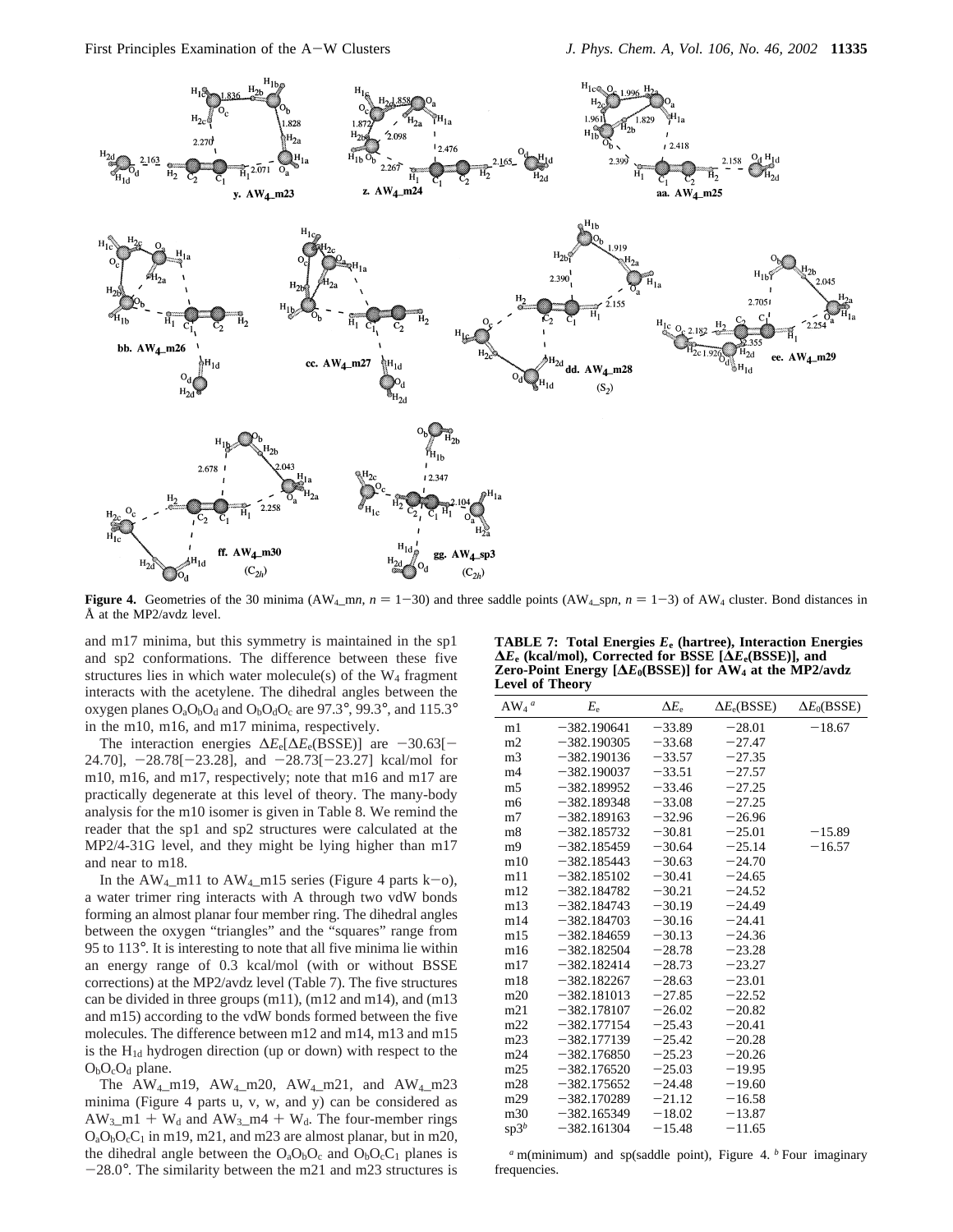**TABLE 8: Many-Body Decomposition of Interaction Energies ∆***E***<sup>e</sup> (kcal/mol) of the m1, m2, m3, m4, m8, m9, m10, and m11 Minima of AW4 at the MP2/avdz Level of Theory***<sup>a</sup>*

| $AW_4$ <sup>b</sup>                | m1               | m2               | m <sub>3</sub>                                                                                                                          | m <sub>4</sub>   | m8               | m <sub>9</sub>   | m10              | m11              |
|------------------------------------|------------------|------------------|-----------------------------------------------------------------------------------------------------------------------------------------|------------------|------------------|------------------|------------------|------------------|
| $A-W_{\rm a}$                      | $-1.05(-0.37)$   | 0.29(0.56)       | $-1.36(-1.14)$                                                                                                                          | $-2.71(-2.02)$   | $-2.57(-1.66)$   | $-3.34(-2.19)$   | $-3.44(-2.45)$   | $-2.88(-1.95)$   |
| $A-W_h$                            | $-2.95(-2.20)$   | $-3.22(-2.32)$   | $-3.29(-2.40)$                                                                                                                          | $-2.88(-2.17)$   | $-0.26(-0.18)$   | $-0.72(-0.64)$   | $-0.33(-0.17)$   | $-1.10(-0.96)$   |
| $A-W_c$                            | $-0.67(-0.58)$   | $-1.17(-0.97)$   | 0.44(0.70)                                                                                                                              | 0.23(0.38)       | $-3.16(-2.12)$   | $-0.70(-0.60)$   | $-2.52(-1.65)$   | $-3.37(-2.32)$   |
| $A-W_d$                            | $-0.30(-0.24)$   | $-2.34(-1.61)$   | $-2.28(-1.51)$                                                                                                                          | 0.17(0.24)       | $-0.96(-0.84)$   | $-2.88(-1.85)$   | $-0.40(-0.30)$   | 0.10(0.17)       |
| $W_a-W_b$                          | $-4.99(-4.07)$   | $-4.88(-3.97)$   | $-4.60(-3.48)$                                                                                                                          | $-4.74(-3.59)$   | $-4.65(-4.00)$   | $-5.00(-3.95)$   | $-3.76(-3.26)$   | $-4.66(-3.53)$   |
| $W_a-W_c$                          | $-1.75(-1.59)$   | $-1.85(-1.69)$   | $-1.90(-1.73)$                                                                                                                          | $-1.69(-1.52)$   | $-0.82(-0.61)$   | $-1.03(-0.96)$   | 0.10(0.27)       | $-1.07(-0.95)$   |
| $W_a-W_d$                          | $-4.87(-3.78)$   | $-4.23(-3.25)$   | $-4.37(-3.25)$                                                                                                                          | $-4.84(-3.81)$   | $-4.82(-3.73)$   | $-0.80(-0.74)$   | $-4.50(-3.63)$   | $-4.75(-4.00)$   |
| $W_b-W_c$                          | $-4.84(-3.73)$   | $-4.44(-3.32)$   | $-4.53(-3.59)$                                                                                                                          | $-5.06(-4.05)$   | $-1.92(-1.38)$   | $-4.90(-3.81)$   | $-3.91(-3.02)$   | $-5.25(-4.36)$   |
| $W_b-W_d$                          | $-1.71(-1.57)$   | $-2.09(-1.88)$   | $-2.08(-1.87)$                                                                                                                          | $-1.68(-1.54)$   | $-4.41(-3.57)$   | $-0.94(-0.86)$   | $-4.51(-3.34)$   | $-4.57(-3.81)$   |
| $W_c-W_d$                          | $-4.85(-3.76)$   | $-4.68(-3.55)$   | $-4.63(-3.67)$                                                                                                                          | $-5.04(-4.00)$   | $-4.40(-3.71)$   | $-4.98(-3.94)$   | $-4.49(-3.92)$   | 0.54(0.69)       |
| total two body                     | $-27.99(-21.90)$ | $-28.63(-22.00)$ | $-28.59(-21.94)$                                                                                                                        | $-28.25(-22.08)$ | $-27.98(-21.81)$ | $-25.28(-19.56)$ | $-27.77(-21.47)$ | $-27.01(-21.01)$ |
| $A-W_a-W_b$                        | 0.50(0.46)       | 0.51(0.47)       | $-0.68(-0.75)$                                                                                                                          | $-1.09(-1.16)$   | 0.27(0.26)       | $-0.73(-0.80)$   | 0.19(0.14)       | $-0.61(-0.62)$   |
| $A-W_a-W_c$                        | 0.03(0.02)       | 0.02(0.06)       | 0.02(0.06)                                                                                                                              | 0.13(0.11)       | $-0.39(-0.49)$   | $-0.18(-0.20)$   | $-0.24(-0.32)$   | $-0.46(-0.52)$   |
| $A-W_a-W_d$                        | $-0.32(-0.29)$   | 0.50(0.43)       | $-0.46(-0.52)$                                                                                                                          | 0.28(0.27)       | $-0.51(-0.53)$   | $-0.43(-0.46)$   | $-0.38(-0.40)$   | 0.34(0.32)       |
| $A-W_b-W_c$                        | $-0.59(-0.61)$   | $-0.53(-0.60)$   | 0.51(0.47)                                                                                                                              | 0.34(0.34)       | $-0.19(-0.22)$   | $-0.15(-0.18)$   | $-0.25(-0.30)$   | $-0.61(-0.70)$   |
| $A-W_b-W_d$                        | 0.00(0.00)       | $-0.21(-0.27)$   | $-0.18(-0.24)$                                                                                                                          | 0.05(0.07)       | $-0.02(0.00)$    | $-0.14(-0.15)$   | $0.02(-0.01)$    | 0.02(0.05)       |
| $A-W_c-W_d$                        | $-0.10(-0.12)$   | $-0.53(-0.59)$   | 0.55(0.49)                                                                                                                              | 0.11(0.09)       | $-0.51(-0.58)$   | $-0.59(-0.63)$   | 0.19(0.17)       | 0.10(0.08)       |
| $W_a-W_b-W_c$                      | $-1.38(-1.46)$   | $-1.42(-1.49)$   | $-1.19(-1.28)$                                                                                                                          | $-1.50(-1.55)$   | 0.34(0.32)       | $-1.30(-1.34)$   | 0.42(0.35)       | $-1.17(-0.18)$   |
| $W_a-W_b-W_d$                      | $-1.35(-1.43)$   | $-1.04(-1.14)$   | $-1.66(-1.74)$                                                                                                                          | $-1.47(-1.53)$   | $-1.97(-2.13)$   | $-0.23(-0.25)$   | $-1.76(-1.85)$   | $-2.20(-2.35)$   |
| $W_a-W_c-W_d$                      | $-1.53(-1.60)$   | $-1.20(-1.28)$   | $-1.44(-1.50)$                                                                                                                          | $-1.38(-1.46)$   | $-0.85(-0.94)$   | $-0.27(-0.28)$   | 0.30(0.31)       | 0.16(0.15)       |
| $W_b-W_c-W_d$                      | $-1.54(-1.62)$   | $-1.66(-1.74)$   | $-1.03(-1.12)$                                                                                                                          | $-1.36(-1.44)$   | 0.47(0.43)       | $-1.26(-1.29)$   | $-1.96(-2.07)$   | 0.44(0.44)       |
| Total three body                   | $-6.27(-6.65)$   | $-5.57(-6.14)$   | $-5.55(-6.14)$                                                                                                                          | $-5.89(-6.26)$   | $-3.36(-3.88)$   | $-5.27(-5.57)$   | $-3.47(-3.96)$   | $-4.00(-4.34)$   |
| $A-W_a-W_b-W_c$                    | 0.00(0.06)       | 0.05(0.06)       | 0.03(0.04)                                                                                                                              | $-0.01(0.04)$    | $-0.01(0.02)$    | $-0.18(-0.15)$   | $-0.07(-0.04)$   | $-0.28(-0.23)$   |
| $A-W_a-W_b-W_d$                    | 0.02(0.04)       | 0.08(0.12)       | $-0.18(-0.13)$                                                                                                                          | 0.00(0.05)       | $-0.01(0.03)$    | $-0.12(-0.10)$   | $-0.04(0.00)$    | 0.00(0.05)       |
| $A-W_a-W_c-W_d$                    | $-0.05(-0.04)$   | 0.02(0.04)       | 0.04(0.05)                                                                                                                              | 0.02(0.04)       | $-0.22(-0.15)$   | $-0.11(-0.10)$   | $-0.04(-0.03)$   | 0.02(0.04)       |
| $A-W_b-W_c-W_d$                    | $-0.07(-0.04)$   | $-0.20(-0.16)$   | 0.11(0.12)                                                                                                                              | 0.05(0.03)       | $-0.2(0.00)$     | $-0.13(-0.12)$   | $-0.03(0.02)$    | 0.04(0.03)       |
| $W_a-W_b-$<br>$W_c-W_d$            | $-0.61(-0.53)$   | $-0.51(-0.44)$   | $-0.51(-0.44)$                                                                                                                          | $-0.59(-0.50)$   | 0.04(0.07)       | $-0.19(-0.18)$   | 0.07(0.09)       | 0.00(0.04)       |
| total four body                    | $-0.71(-0.51)$   | $-0.57(-0.38)$   | $-0.52(-0.36)$                                                                                                                          | $-0.53(-0.34)$   | $-0.22(-0.03)$   | $-0.72(-0.65)$   | $-0.11(0.04)$    | $-0.21(-0.06)$   |
| $A-W_a-W_b-$<br>$W_c-W_d$          | 0.06(0.01)       | 0.05(0.03)       | 0.04(0.03)                                                                                                                              | 0.05(0.01)       | 0.04(0.00)       | $-0.04(-0.04)$   | $0.01(-0.01)$    | 0.06(0.01)       |
| relaxation                         | 1.03             | 1.03             | 1.05                                                                                                                                    | 1.11             | 0.72             | 0.68             | 0.71             | 0.75             |
| $\Delta E_e[\Delta E_e]$<br>(BSSE) |                  |                  | $-33.89(-28.01)$ $-33.68(-27.47)$ $-33.57(-27.35)$ $-33.51(-27.57)$ $-30.81(-25.01)$ $-30.64(-25.14)$ $-30.63(-24.70)$ $-30.41(-24.65)$ |                  |                  |                  |                  |                  |

*<sup>a</sup>* BSSE-corrected values are shown in parentheses. *<sup>b</sup>* All minimum structures are shown in Figure 4.

striking, and it is remarkable that these constitute separate minima (at least at the MP2/avdz level of theory), their difference being in the directions of the  $H_{1a}$  and  $H_{1b}$  hydrogen atoms with respect to the  $O_aO_bO_c$  plane. Finally, the interaction energies  $\Delta E_e[\Delta E_e(BSSE)]$  are  $-27.85[-22.52]$ ,  $-26.02[-$ 20.82], and  $-25.42[-20.28]$  kcal/mol for m20, m21, and m23, respectively. As expected, for m21(m23), these interaction energies are equal to the energies of  $AW_3_m1(m4) + AW-Y$ . Again note that the m19 isomer has been computed at the MP2/ 4-31G level of theory.

The  $AW_4$ <sub>m</sub>22,  $AW_4$ <sub>m24</sub>, and  $AW_4$ <sub>m25</sub> minima (Figure 4 parts x, z, and aa) can be viewed as the  $AW_3$ -m2,  $AW_3$ -m3, and  $AW_3$ \_m5 structures, respectively, in which the A molecule is interacting with an additional water molecule in an Y arrangement (as an acceptor to acetylene). Correspondingly, the AW4\_m26 and AW4\_m27 isomers (obtained at the MP2/4-31G level) are seen as  $AW_3$ \_m3 and  $AW_3$ \_m2 isomers, respectively, interacting with a water molecule in a T fashion (Figures 4bb and 4cc). The first three minima lie within an energy range of 0.40 kcal/mol (0.46 kcal/mol including BSSE corrections), having interaction energies in the range  $-25.43$  to  $-25.03$  kcal/ mol  $(-20.41$  to  $-19.95$  kcal/mol including BSSE corrections, cf. Table 7).

The  $AW_4$  m28,  $AW_4$  m29, and  $AW_4$  m30 (Figure 4 parts dd, ee, and ff) are the energetically highest and most well separated minima studied in the present work, their energy differences being approximately 3 kcal/mol (Table 7). The m28  $(S_2)$  and m30  $(C_{2h})$  minima can be thought of as "double"  $AW_2_m1$  and  $AW_2_m2$  configurations, whereas the m29 minimum can be thought of as a combination of the  $AW_2$  m1 and  $AW_2$  m2 structures. Although all of the heavy atoms in m30 and the four oxygen atoms in m28 are coplanar by symmetry, in the latter, all six heavy atoms are also, practically, coplanar. The interaction energies  $\Delta E_e[\Delta E_e(BSSE)]$  are -24.48[-19.60],  $-21.12[-16.58]$ , and  $-18.02[-13.87]$  kcal/mol for m28, m29, and m30, respectively. By summing up twice the interaction energies of  $AW_2$ -m1 and  $AW_2$ -m2, we obtain  $-24.04[-19.20]$ ,  $-20.94[-16.48]$ , and  $-17.84[-13.76]$  kcal/ mol, values that are very close indeed to the interaction energies of m28, m29, and m30 minima.

Finally, the  $AW_4$  sp3 (Figure 4gg) is a fourth order saddle point (four imaginary frequencies) of *C*<sup>2</sup>*<sup>h</sup>* symmetry, and is composed of two independent Y and two independent T arrangements (Figure 1). Alternatively, it can be seen as a "superposition" of the  $AW_2_m3$  and  $AW_2_m4$  arrangements (Figure 2d,f). Its interaction energy <sup>∆</sup>*E*e[∆*E*e(BSSE)] is -15.48[- 11.65] kcal/mol, as contrasted to the sum of interaction energies of two AW-Y and two AW-T isomers, which is  $-13.30[-$ 9.56] kcal/mol. $1$ 

#### **4. Summary**

Extended parts of the multidimensional PESs of a number of acetylene-water,  $AW_x$ ,  $x = 2$ , 3, and 4 clusters have been probed by ab initio calculations. Using chemical intuition and extended systematic searches on the multidimensional PESs with smaller basis sets to obtain candidates of stationary points, we have located 4, 10, and 30 minima for  $AW_2$ ,  $AW_3$ , and  $AW_4$ clusters, respectively. Although we cannot claim that every possible isomer has been located within the energy range considered here, we can ascertain that the global minima for these clusters have been identified. The energy separation between the located stationary points (minima and saddle points) is shown in Figure 5. As expected, $20$  the density of the local